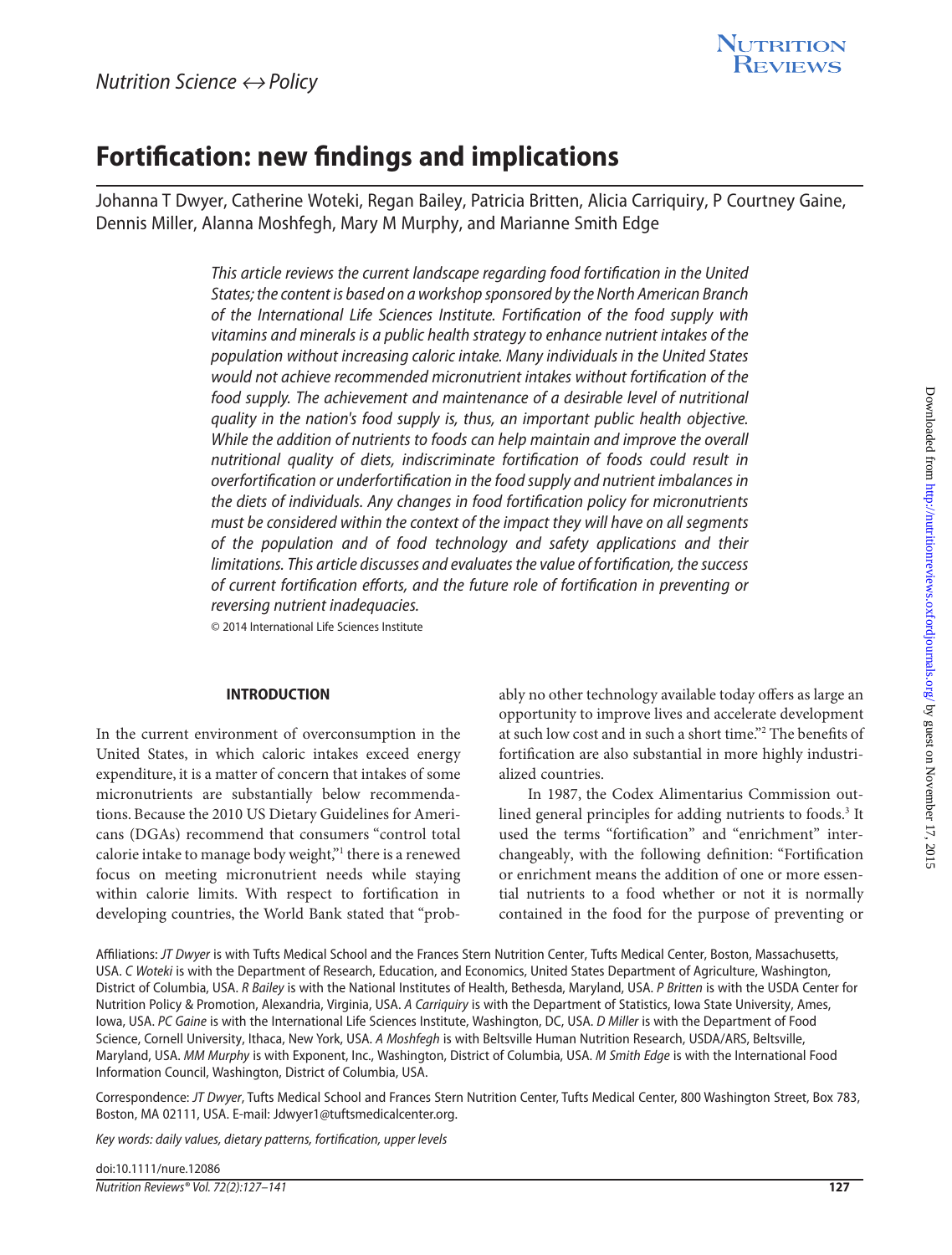| $10000$ . Englished at tagget might stations as at theirity mim timesters in the two distribution server stration |                 |                    |                |              |                    |
|-------------------------------------------------------------------------------------------------------------------|-----------------|--------------------|----------------|--------------|--------------------|
| Enriched grain products                                                                                           | Thiamin (mg/lb) | Riboflavin (mg/lb) | Niacin (mg/lb) | lron (mg/lb) | Folic acid (mg/lb) |
| Breads, rolls, buns                                                                                               | 1.8             | 1.1                |                | 12.5         | 0.43               |
| Corn meal                                                                                                         | $2 - 3$         | $1.2 - 1.8$        | $16 - 24$      | $13 - 26$    | $0.7 - 1.0$        |
| Farina                                                                                                            | $2 - 2.5$       | $1.2 - 1.5$        | $16 - 20$      | $\geq$ 13    | $0.7 - 0.87$       |
| Flour                                                                                                             | 2.9             | 1.8                | 24             | 20           | 0.7                |
| Macaroni and noodle                                                                                               | $4 - 5$         | $1.7 - 2.2$        | $27 - 34$      | $13 - 16.5$  | $0.9 - 1.2$        |
| Rice                                                                                                              | 2–4             | $1.2 - 2.4$        | $16 - 32$      | $13 - 26$    | $0.7 - 1.4$        |

Table 1 **Examples of foods with standards of identity and nutrient levels for enriched cereal grains.**

Adapted from the US Food and Drug Administration 21CFR104.20 (1977).<sup>5</sup>

correcting a demonstrated deficiency of one or more nutrients in the population or specific population groups."

In the first half of the  $20<sup>th</sup>$  century, fortification was used to address classical nutrient deficiencies throughout the world. In the United States, iodine was added to salt to reduce the risk of goiter; vitamin D was added to milk to reduce the risk of rickets; and iron, thiamin, niacin, and riboflavin were added to wheat flour and other cereal products to replace nutrients lost during the milling process and to reduce the risk of iron-deficiency anemia, beriberi, pellagra, and riboflavin deficiency, respectively.<sup>4</sup> For cereal grains in the United States, although the levels of nutrients mandated originally were set to replace losses in processing rather than to increase nutrient levels, the intent was the same, i.e., to add specific nutrients to foods that were frequently consumed to ensure nutrient adequacy in the American population.<sup>5</sup> Folic acid was included in the US Food and Drug Administration (FDA) standards of identity for enriched grain-based foods in the 1990s to reduce the risk of neural tube defects (NTDs).6 For some foods, such as enriched flour and bread, standards of identity specify the nutrients and the levels of those nutrients that must be added (Table 1). Fortified and enriched foods help to improve the overall nutritional quality of the food supply and address a demonstrated public health need.

The FDA published its food fortification policy in a 1980 document entitled "Nutritional Quality of Foods; Addition of Nutrients."<sup>7</sup> The policy's objective was to establish a uniform set of principles and guidelines that would serve as a model for the rational addition of essential vitamins and minerals to food. That policy remains in effect today. The FDA considers only those essential vitamins and minerals that are listed as reference daily intakes (RDI) under the Code of Federal Regulations 21, Section 101.9 on the Nutrition Labeling of Food, as well as protein, to be within the scope of its fortification policy.<sup>8</sup> FDA's fortification policy provides guidance on when it is appropriate to add nutrients to foods (e.g., restoration; correcting dietary insufficiency; avoiding nutritional inferiority; maintaining a balanced nutrient profile in a food like a meal replacement). FDA's fortification policy focuses on restoring nutrients to levels representative of the food prior to storage, handling, and processing; obtaining sufficient information to identify the nutritional problem and the affected population group; determining if the food chosen for fortification is a suitable vehicle for the added nutrient(s); correcting a dietary insufficiency recognized by the scientific community and known to result in dietary deficiency disease or a public health-related problem; maintaining a balanced nutrient profile in proportion to the caloric value of a food; and improving the quality of a replacement food so as to avoid nutritional inferiority relative to the food it replaces.

Nutrients added to foods must be approved food additives or must be categorized as generally recognized as safe under conditions of their intended use. It is important that nutrient fortification is appropriate and necessary. The fortification of fresh produce, meat, poultry or fish products, sugars, or certain snack foods (e.g., candies or carbonated beverages) and the indiscriminate addition of nutrients to foods are all deemed to be inappropriate.

Some nutrients, such as folic acid and vitamin  $D<sub>1</sub><sup>9</sup>$  are specifically limited by regulations regarding which foods can be fortified, and at what levels, to avoid overconsumption. In contrast, vitamin A can be added to any food without limitation, other than those imposed by good manufacturing practices. Margarine is required to contain vitamin A and may contain vitamin D.<sup>10</sup> Whole milk may be fortified with vitamin A at a level not less than 500 IU per 8-oz serving and vitamin D to a level of 100 IU per 8-oz serving, which reflect 10% and 25% of the daily value (DV), respectively.<sup>11</sup> Reduced-fat milks must be fortified with vitamin A to avoid nutritional inferiority. Although fortification of milk with vitamin D is voluntary in the United States, nearly all pasteurized fluid milk sold in the United States contains added vitamin D.

Before the FDA mandates fortification of the food supply with a nutrient, the agency performs a dietary modeling exercise of current dietary intakes to evaluate possible fortification levels for the target population that will be effective and simultaneously maintain a safe level of intake for the nontarget population. The most recent example of an addition to the FDA's fortification policy, based on public health concerns, was the FDA's final ruling in 1996 on the addition of folic acid to enriched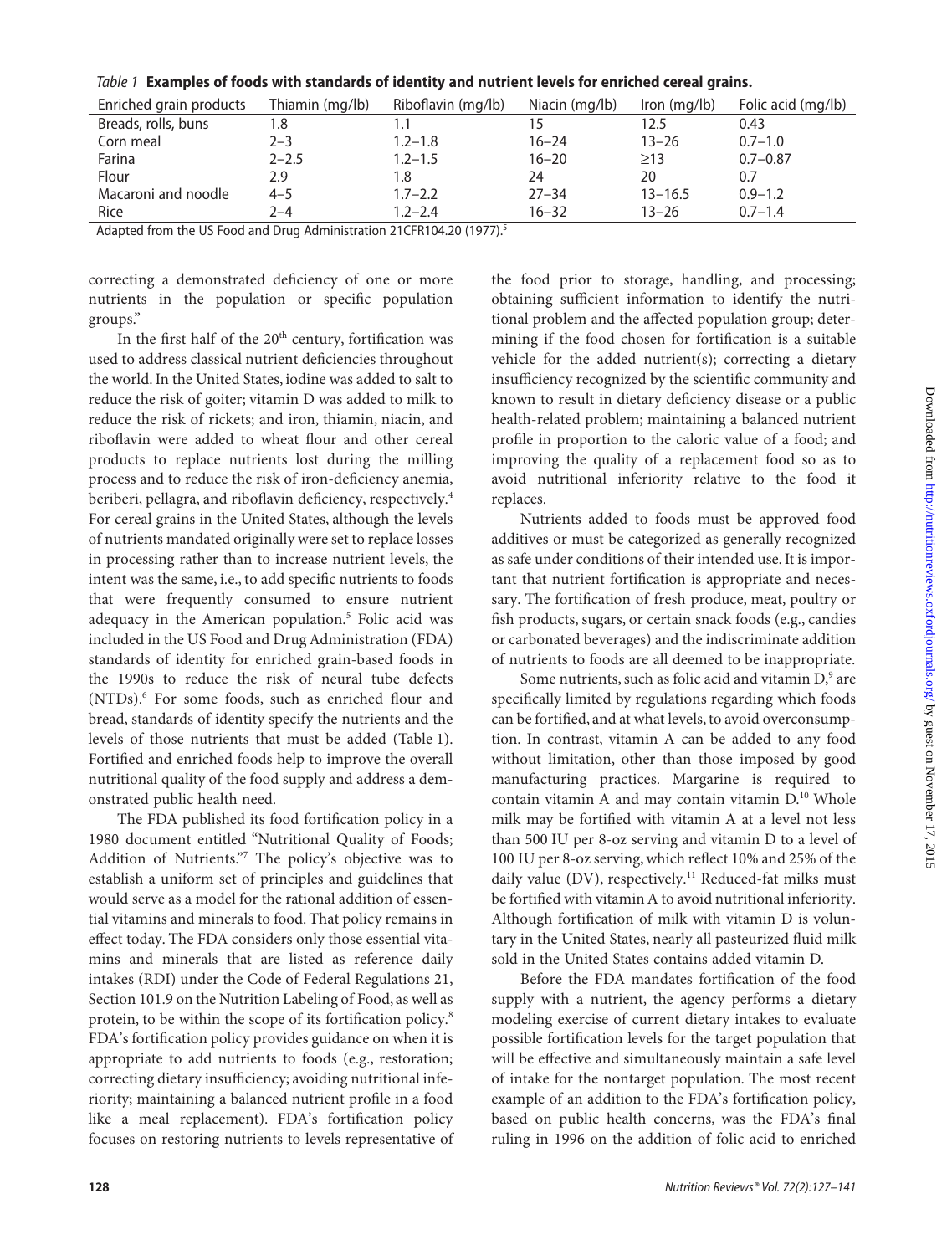

Figure 1 Trends in serum folate, before and after folic acid fortification in the United States. Adapted from Pfeiffer et al.<sup>16</sup>

grain products to reduce the risk of NTDs.<sup>6,12</sup> The change in policy was in response to the 1992 recommendation from the US Department of Health and Human Services Public Health Service and Centers for Disease Control that all women of childbearing age capable of becoming pregnant consume 400 μg of folic acid daily.13 The rationale for fortifying cereal grains was that they are consumed by 90% of women<sup>6</sup> and their fortification would increase the folic acid intake of most women of childbearing age without requiring a change in dietary patterns of the target population. Canada also has mandatory folic acid fortification. As reported in 2011, although less than 1% of Canadians are folate deficient and 40% show high red blood cell folate concentrations (>1,360 nmol/L), almost one-quarter of women of childbearing age have suboptimal folate concentrations for maximal NTD risk reduction.<sup>14</sup> Before the decision was made to fortify enriched grains with folic acid in the United States, the FDA estimated the effects of fortification on the population.6 Estimated distributions of current total daily folate intake from a national food consumption survey<sup>15</sup> were created for eight age groups for males and females, including intake from dietary supplements. The increase in folic acid intake was projected for various food fortification options, including enriched cereal grains at 70, 140, and 350 μg of folic acid per 100 g, and breakfast cereal at 100 or 400 μg folic acid per serving. Based on the exercise, folic acid fortification was approved for enriched grains as well as breakfast cereals, corn grits, meal replacement products, infant formula, and foods for special dietary use. As a result of the change in folic acid fortification policy, there has been an increase in folic acid intake and an improvement in folate status (serum and red blood cell folate

levels) as well as a reduction in the prevalence of NTDs in both the United States and Canada.<sup>16,17</sup> Folic acid fortification occurs in more than 60 countries today.<sup>18</sup> Figure 1 shows trends in serum folate levels before and after fortification in the United States.

Although nutrient fortification of foods clearly is helpful for alleviating some nutrient deficiencies in the short term, it is not a panacea. Appropriate modeling, testing, and monitoring must be undertaken before fortification is implemented and the underlying causes for specific nutrient deficiencies must ultimately be addressed.

## **NUTRIENT SHORTFALLS IN US DIETS AND IMPACT OF FORTIFICATION**

In the latter part of the  $20<sup>th</sup>$  century, analyses of food sources of nutrients showed that in national surveys, fortified foods like enriched grain foods and ready-to-eat cereals were major contributors to intakes of some nutrients.19–21

The 2010 DGAs identified several nutrients of concern that were low in diets consumed by many Americans; these included potassium, dietary fiber, calcium, and vitamin D in the general population, and iron, folate, and vitamin  $B_{12}$  in certain subpopulations.<sup>1</sup>

Population-based surveys are useful for monitoring nutrient intakes and identifying shortfalls and excesses in the US population. To identify sources of the nutrients of concern and 15 other nutrients in the adult American diet, the North American branch of the International Life Sciences Institute (ILSI) sponsored a modeling exercise. In this exercise, data from the 2003–2006 National Health and Nutrition Examination Survey (NHANES) was used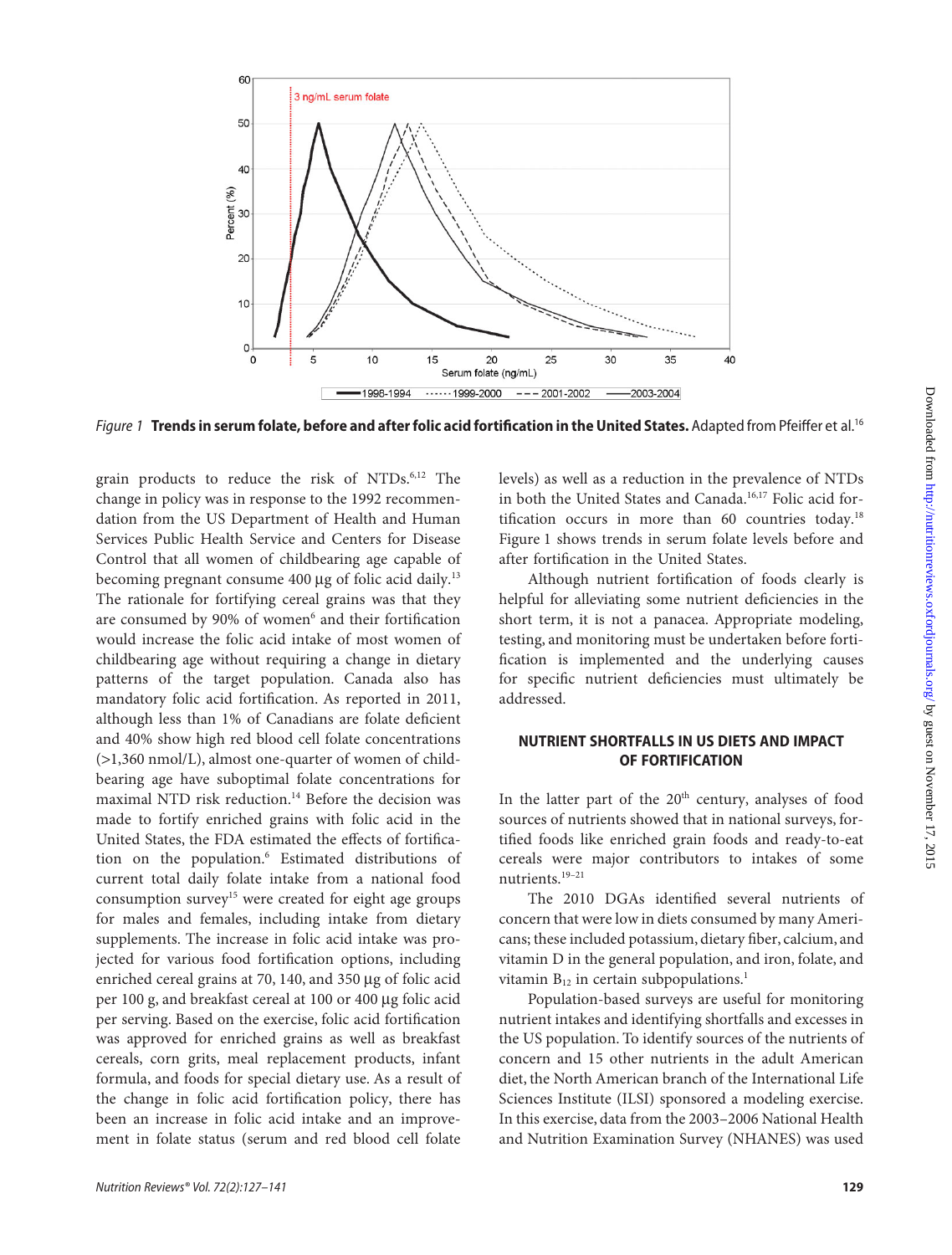

Figure 2 **Percentage of Americans with usual intakes from food below their estimated average requirements.** Data are from What We Eat in America, NHANES 2005–2008, for individuals aged ≥1 year, excluding breastfed children and pregnant or lactating females, except where noted, using the National Cancer Institute's method for usual intake estimation. Adapted from the US Department of Agriculture.<sup>22,23</sup>

to assess the contributions of micronutrients to usual intakes derived from all sources categorized as follows: foods in which the nutrients naturally occur, fortified and enriched foods and beverages, and dietary supplements. The analysis revealed that a significant portion of Americans fell short of the estimated average requirement (EAR) for one or more of these "shortfall" nutrients, even when intakes from dietary supplements were included. An analysis of NHANES 2005–2008 data reported in *What We Eat in America*, which examined intakes only from food, showed similar nutrient shortfalls in the US population (Figure 2). $22,223$ 

Based on various analyses of NHANES 2003–2008 data, approximately 70–94% of the population was below the EAR for vitamin D, between 38% and almost 50% of the population was below the EAR for calcium, and onequarter to more than one-third of the population was below the EAR for vitamin C. The range for each nutrient varied by subject age and supplement use.<sup>22-24</sup> For some nutrients, dietary intakes were inadequate only for certain groups, e.g., vitamin  $B_6$  and folate among adult females, phosphorus among teenage girls, zinc among adults aged ≥70 years and teenage girls aged 14–18 years, and iron among pregnant females.

It is important to examine the proportion of the population with intakes that fall short solely from food sources of nutrients since this reflects intakes from the food supply, as it is today, for those individuals who do not use dietary supplements. Fortification of the food supply is an alternative to relying on supplement use (Figure 2). According to an analysis of the data in *What We Eat in America, NHANES 2003–2006*, many Americans would not have achieved the micronutrient intake levels recommended in the dietary reference intakes (DRIs) without one or a combination of the following: food fortification, food enrichment, and the use of dietary supplements.<sup>24</sup> Enriched and/or fortified foods contribute a large proportion of the intakes of vitamins A, C, and D, as well as thiamin, iron, and folate, although intakes for some of these nutrients are still below the EAR for a significant portion of the population.<sup>24</sup> Most of the water-soluble vitamins in US diets come from enriched/fortified foods and/or supplements, whereas the major sources of most minerals, with the exception of iron, are foods that are neither enriched nor fortified.<sup>24</sup> It should be noted that vitamin D represents a special case because much of the body's supplies come from exposure to sunlight rather than dietary sources, thus making diet a poor proxy for nutritional adequacy. An analysis has also been completed of the impact of enrichment/fortification in children.<sup>25</sup>

Examining the degree of conformity to recommended patterns of food consumption is another strategy for monitoring nutrient exposure. The US Department of Agriculture (USDA) Food Patterns are examples of dietary patterns that meet almost all nutrient goals within estimated energy needs. The modern versions of these patterns are designed to help individuals adhere to the recommendations in the DGAs and are the starting point for developing other educational programs and materials, such as those on the ChooseMyPlate.gov website and the USDA's SuperTracker dietary assessment tool.<sup>26-28</sup> The food patterns describe daily amounts of foods to eat from food groups and subgroups, with emphasis on nutrientdense foods. The patterns also include an allowance for oils and limited amounts of solid fats and added sugars and other high-calorie, low-nutrient-density foods that can be eaten after fulfilling other parts of the pattern, while keeping within energy needs.<sup>28</sup>

Nutrient adequacy is built into the food patterns and is assessed by using a "nutrient profile" developed for each food group or subgroup. The process for developing these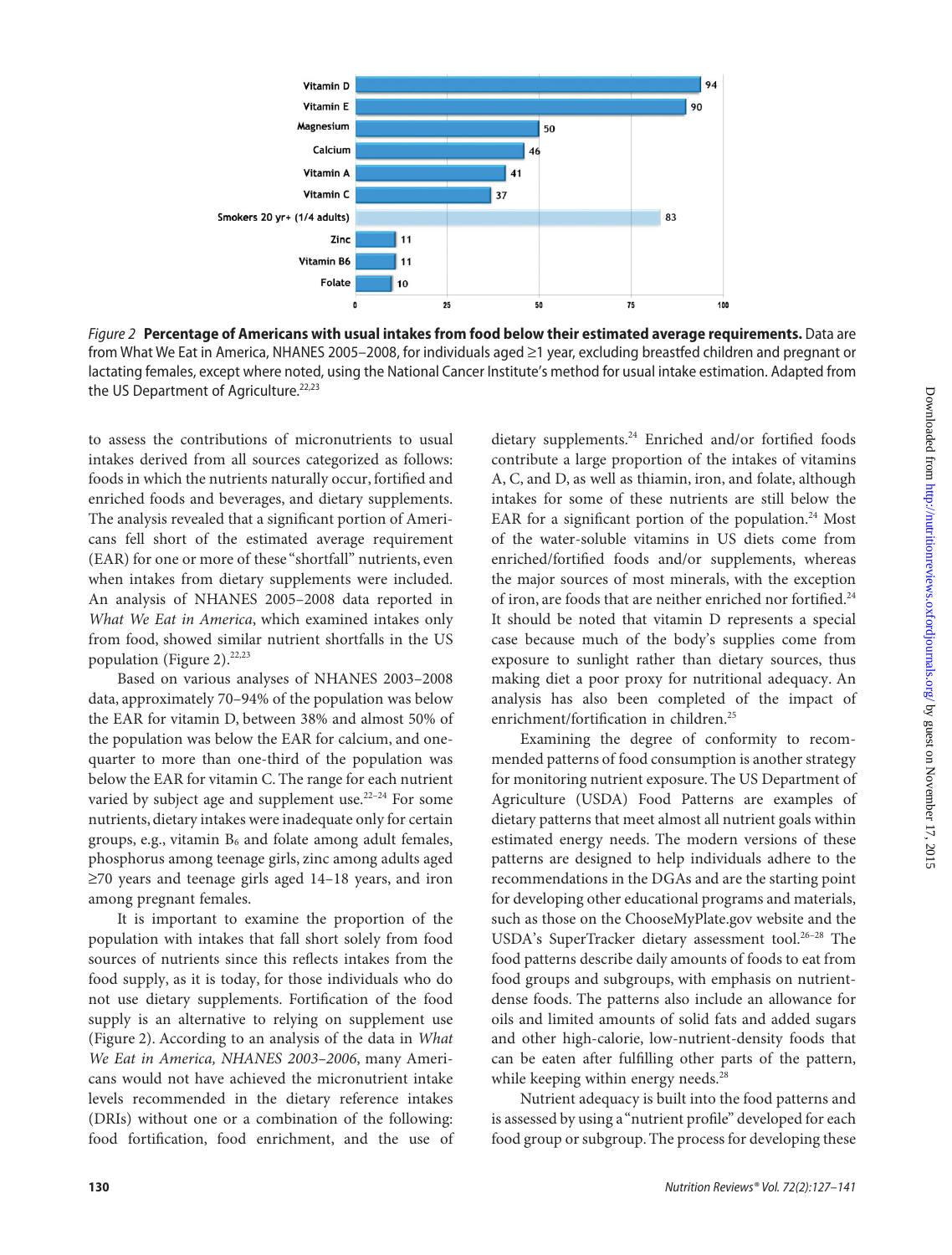nutrient profiles involves creating food and ingredient "item clusters" and selecting a food to represent each cluster before calculating a weighted nutrient profile for each group.<sup>26</sup> The choice of the representative food for each cluster is an important determinant of the amounts of nutrients in the patterns; for example, the choice of a fortified product can increase levels of specific nutrients. The first dietary patterns designed to represent a total diet were developed by the USDA in the 1980s. A major revision of the food patterns was completed in 2005 in preparation for the release of the 2005 DGAs. The patterns were again updated and evaluated in 2010 to ensure consistency with the 2010 DGAs. In a limited number of cases for the 2010 DGAs, a fortified food was selected as the representative food for an item cluster in the modeling, such as when fortification levels were mandatory, as with folate in enriched grains, or ubiquitous, as with vitamins A and D in fat-free and low-fat milk. Some fortified foods were also included as representative when they were clearly the market leader and consumption in the population of the food was consistent over time, as with fortified ready-to-eat cereals.28 Most nutrient levels in the patterns are at or above their adequacy goals when the patterns are followed.28 However, the dietary patterns that were developed yielded intakes of potassium, vitamin E, vitamin D, and choline that were less than goal amounts (although they were greater than current intakes). Most nutrients in the dietary patterns come from nonfortified food sources; therefore, it is possible that the dietary patterns supply more than the stated levels for some nutrients if fortified foods are selected.

## **CHALLENGES IN ASSESSING NUTRIENT INTAKES TO DETERMINE EFFECTIVE, YET SAFE, FORTIFICATION**

There are many challenges associated with the assessment of nutrient intakes from foods and supplements in order to predict or monitor impacts of fortification. It is important to deal with these challenges because changes in fortification and in FDA policy could have effects on the nutrition of the population. These changes would likely vary from nutrient to nutrient, food vehicle used, and target group. The impact of any change in fortification policy on individuals will vary according to age, sex, and health status and shifts in dietary patterns that occur over time. Ideally, the foods that are selected for fortification are critical because they must reach the high-risk portion of the population to enhance their intakes without creating excessive intakes for the rest of the population.

If a single food is fortified, it is not certain that everyone will benefit because some may not consume that food for one reason or another; this is true with vitamin D-fortified milk, which is often avoided by those who believe they are allergic or intolerant to milk. In addition, it is possible that fortification may miss the intended population because individuals consuming the poorest diets may be less likely to eat the fortified foods.Although fortification shifts nutrient intakes for everyone who consumes the fortified food, and not just the target population, those who do not include the food in their diets will not benefit. Fortification of a staple food or food component will increase the consumption of the nutrient, but it will occur at a differential rate for low and high consumers of that item. Fortifying several foods or ingredients used in many foods with a single nutrient may benefit a larger number of people, but it becomes more difficult to assess the impact of fortification on the population and to avoid excessive intakes among heavy consumers of fortified foods in general. However, with respect to the United States, a recent population-based survey found that the percentage of individuals exceeding the tolerable upper intake level (UL) for most nutrients (calcium, iron, zinc, and vitamins A, C, and E), including food and supplements, was relatively small.<sup>24</sup>

## **Consumer understanding**

In addition to increasing nutrient intakes within the population to varying degrees, fortification appears to have an impact on consumers' purchasing decisions, which can ultimately affect their health and well-being. According to findings of the International Food Information Council's Food & Health Survey, four out of five Americans purchase foods and beverages specifically because of fortification or another added benefit. About one-third believe that fortification has a moderate or great impact on their overall health. A little more than one-quarter indicated that fortified foods have a great or moderate impact on their food purchasing decisions.<sup>29</sup> The FDA has expressed interest in studying consumers' understanding of fortification further, with one specific area of interest being beliefs about the degree to which fortified snack foods (such as cookies, candy, and carbonated beverages) can be used as lower-calorie, more nutrient-rich substitutes for other foods and still ensure a nutritionally sound diet.30

## **Nutrient intakes**

In population monitoring and surveillance, the goal is to obtain an estimation of usual intakes that reflect long-term chronic exposure to the nutrients in question. Usual intakes are not directly observable and are estimated from short-term, self-reported data, such as two of the *What We Eat in America*, NHANES 24-h dietary recalls for the same individual; these recalls have less systematic error than food frequency questionnaires and are, therefore, more suited to estimating usual nutrient intake distributions.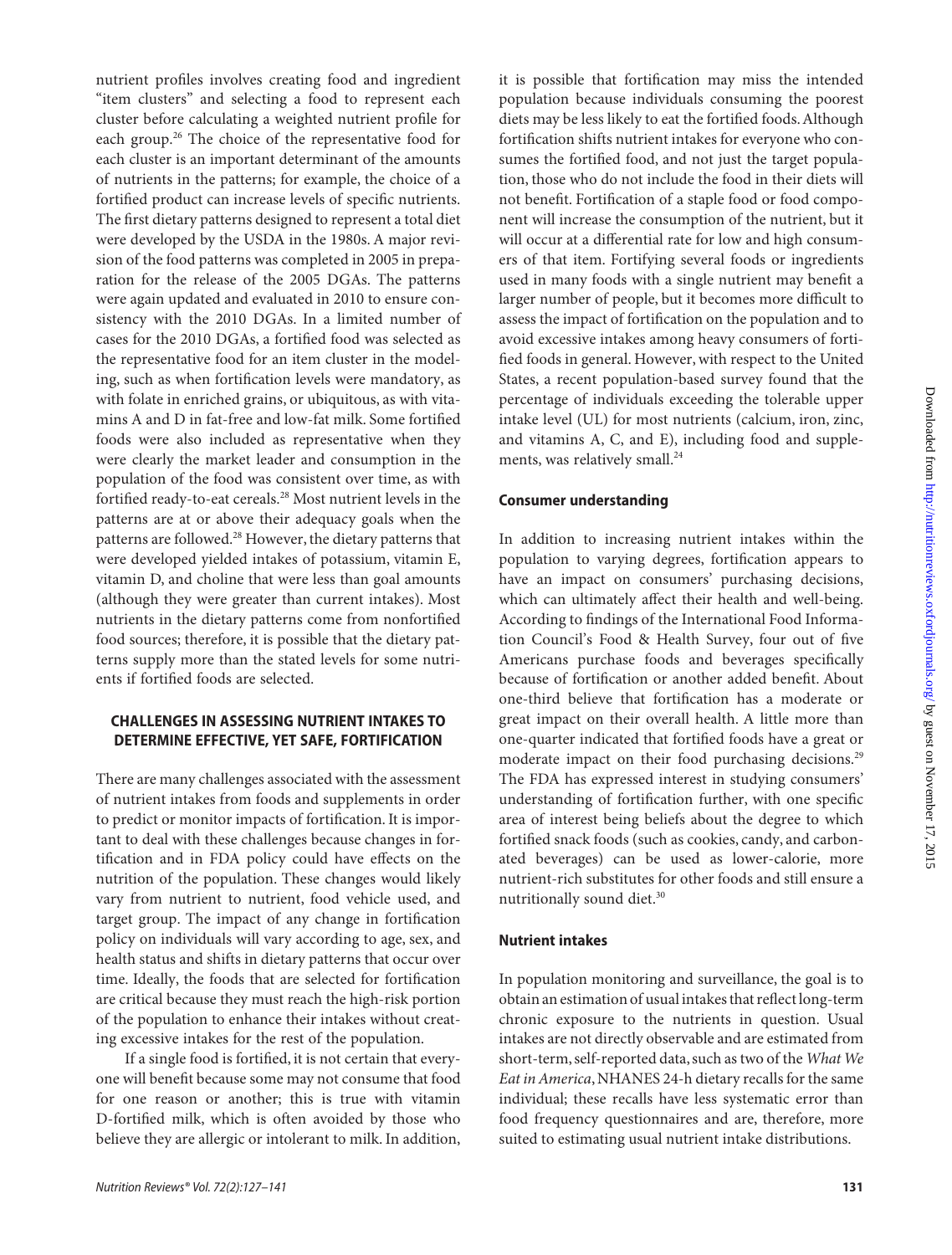NHANES provides population-based data for estimating nutrient shortfalls and excesses within the US population, and such information is essential for establishing and evaluating fortification policy. Food and nutrient intakes normally vary considerably from day to day. In surveys before 2002, most NHANES data were based on single-day 24-h recalls of food, beverage, and self-reported supplement use over the past 30 days, and may thus have overestimated both the number of very low and very high intakes. NHANES data collected after 2002 are based on two separate 24-h food and supplement intake recalls, and give better estimates of the distribution of usual intakes.<sup>31</sup>

If the goal is to obtain group mean intakes of nutrients, nutrient intakes from food and dietary supplements can simply be added and the means calculated. If, however, the goal is to determine inadequacies, excesses, or percentiles of the population at each level of intake, nutrient intake distributions must be adjusted for within-person variability. Within-person variability is needed to monitor the tails at the high and low ends of the distribution curve. With repeated 24-h recalls, dayto-day variability in nutrient intakes can be decreased and estimates of the usual intake distribution can be obtained. This method may also account for effects such as day of the week, recall sequence, and interview  $mode.<sup>32,33</sup>$ 

Monitoring dietary intakes of nutrients is necessary to assess the impact of fortification. However, dietary intakes by themselves are not necessarily representative of nutritional status, or the impacts of inadequacies, or excesses. As a result, FDA fortification regulations are worded in such a way that fortification cannot be based on dietary intake data alone. Decisions regarding fortification are most well supported when they are based on biomarkers of intake and intermediary and ultimate markers of health outcomes as well, although clinically evident differences can be difficult to detect, despite large differences in nutrient intake. NHANES monitors folic acid and its metabolites in the blood, whereas the Centers for Disease Control and Prevention continually monitor the impact of fortification on the incidence of NTDs. The FDA monitors intake and nutritional status, while addressing safety concerns. These observations factor into decisions on whether alterations in folic acid fortification levels are needed.<sup>34,35</sup> However, this approach creates a conundrum for vitamin D because dietary intake is only one source of the vitamin. Thus, although intakes of vitamin D are low for most of the American population, the majority have blood levels of vitamin D that are within established normal levels, suggesting that exposure to sunlight with synthesis of the vitamin in the skin is also a major factor determining nutritional status. $36$ 

## **Dietary supplements**

Supplement usage can significantly alter nutrient intake distributions and further complicates the task of estimating nutrient intakes and evaluating the effects of fortification on nutritional status. Only some members of the population use dietary supplements, therefore, their impact on nutrient intakes is limited to that subgroup, whereas most of the population is exposed to fortification and enrichment. Although supplement use increases the percentage of people meeting the EAR, it also increases the percentage that may exceed the UL. Persons who regularly choose enriched/fortified foods and use highdose dietary supplements may exceed the UL.<sup>24</sup>

About one-half of the adult US population and 70% of adults aged ≥71 years use dietary supplements.37 The majority of people report only using one or two dietary supplements on a regular basis. A multivitaminmultimineral supplement is the most common type of dietary supplement used in the United States. However, many of those who take micronutrient supplements are not the target population for fortification because they already have higher nutrient intakes from their diets than nonusers.<sup>38</sup> Supplement users tend to be older, female, non-Hispanic white, physically active, and have a higher education level than nonsupplement users.<sup>37,39</sup>

It is estimated that one-third of infants, children, and adolescents in the United States consume micronutrientcontaining dietary supplements.<sup>37,39</sup> Supplements clearly increase estimates of micronutrient intakes of both children and adults. The percentages of children aged 2–18 years who take supplements and have intakes less than the EAR are smaller than those of nonusers of supplements who are not meeting the EAR; this is true for vitamins D (30% versus 87%, respectively), A (2% versus 31%), and C (2% versus 21%), as well as calcium (35% versus 59%), magnesium (20% versus 37%), and phosphorus (9% versus 18%). A larger percentage of children who take supplements have intakes above the UL, as documented for zinc (52%), copper (18%), folic acid (49%), and vitamin A as retinol  $(45\%)$ .<sup>25</sup> It is unknown whether these high intake levels present a health risk, because most of the DRIs for children are extrapolated from adult values and are not determined experimentally, and biomarkers indicating excess are not available.

## **IMPACT OF REVISED DAILY VALUES ON NUTRIENT INTAKES**

DVs on a food label identify the levels of nutrients in a food expressed as percentages of a reference group's needs. The DVs for vitamins and minerals are largely based on the highest values across all age/sex groups aged ≥4 years and excluding pregnant and lactating females,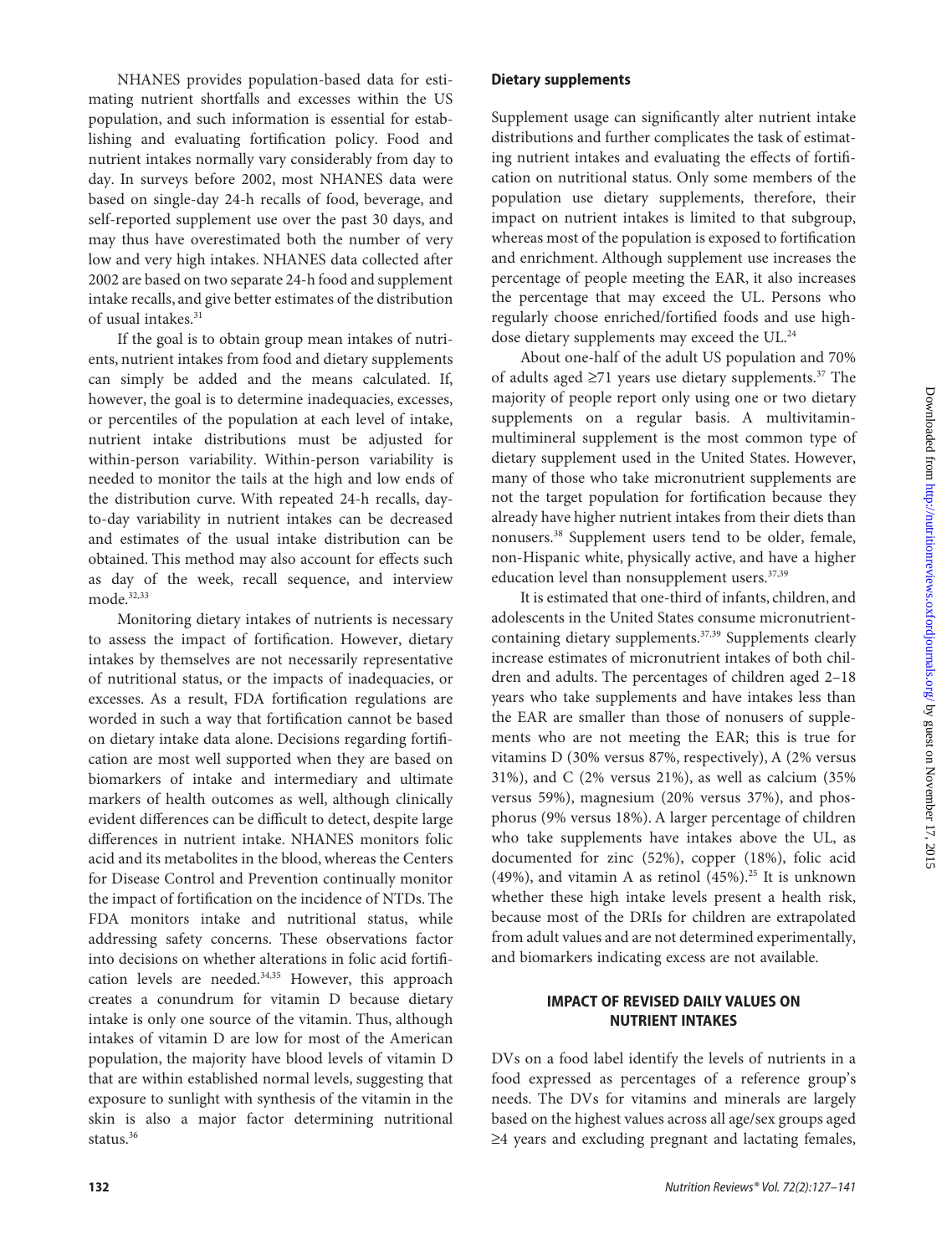with the values originally derived from the 1968 recommended dietary allowances (RDAs). Starting in 1997, the Institute of Medicine (IOM) released a series of monographs on the DRIs for macronutrients, vitamins, and minerals. In a 2007 Advance Notice of Proposed Rulemaking announcement, the FDA proposed to use the current DRIs to update the DVs. The FDA continues to seek input on several questions, including the following: Should the DVs be based on an EAR? Should the DVs be based on an RDA? Should the DVs be population weighted or based on population coverage, using the highest value for any population group, of the EAR or RDA? Should any or all adequate intakes (AIs) be used to set the DVs?<sup>40</sup>

Revisions of the DVs on food labels currently being considered by the FDA could alter the levels of nutrients that manufacturers add to foods, which could, in turn, affect nutrient intakes. For this reason, more research on these and other issues relating to fortification is needed.

Figure 2 shows the percentage of Americans with usual intakes from food below their EAR. As part of the DRI process, an IOM Committee on the Use of Dietary Reference Intakes in Nutrition Labeling released a companion report outlining science-based principles to guide the establishment of updated reference values for nutrition labeling.<sup>41</sup> In this report, the committee recommended that the DVs for labeling be based on a population-weighted mean of EARs, or an AI in cases when no EAR exists, rather than using the population coverage RDA (using the highest RDA for adults and children aged ≥4 years, excluding pregnant and lactating women).42 However, this is a controversial issue and the matter presently remains unresolved.

If the DVs are revised to levels lower than the currently used highest RDAs, and manufacturers continue to add the same amounts of nutrients in fortification, the labeled DV percentages for nutrients would increase, although this would have no effect on nutrient intakes or the nutrient status of the population if all other things were equal. However, if the revised DVs are lower than the current values and a manufacturer chooses to reduce fortification levels in order to maintain the same level of nutrient fortification based on a DV percentage, manufacturers would achieve savings on their fortification costs and intakes of the nutrient by the US population would decrease accordingly. In this scenario, a reduction in the DVs would reduce fortification levels and potentially adversely affect the nutritional status of the US population. In contrast, in cases in which revised DVs would result in values higher than current reference values, manufacturers might increase nutrients to maintain current fortification levels in order to maintain "good" and "excellent" source claims required by law on a DV percentage basis, which could conceivably increase the percentage of the population exceeding the UL. It is presently unclear what manufacturers would likely do if the DVs were to change.

To understand the nutritional implications of the various approaches proposed for setting new DVs, the ILSI North America Committee on Fortification sponsored a fortification modeling exercise to evaluate the intake and adequacy of 15 vitamins and minerals by the US population aged ≥4 years under each of four hypothetical DV scenarios specified in the 2007 Advance Notice of Proposed Rulemaking, assuming fortification at the same DV percentages: 1) population-weighted EAR, 2) highest EAR, 3) population-weighted RDA, and 4) highest RDA (Table  $2^{43,44}$  and Figure 3). For each of the four hypothetical DV scenarios, total nutrient intakes and adequacy of intakes were estimated assuming that nutrients are added to or removed from each fortified food to maintain the same percentage of the current DV.45 The findings from this analysis may provide critical information for the FDA and the food industry on the potential impact of various approaches under consideration for establishing updated DVs.

#### **DIETARY REFERENCE INTAKES**

#### **Fortification and the upper tolerable intake levels**

The UL is one of the four DRIs developed by the IOM in the late 1990s and early 2000s (Figure 4 and Table 3). It represents the first action in North America to formally recognize that, in addition to inadequate nutrient intakes, excessively large intakes may pose a risk to humans. The model for developing ULs for different nutrients is described in one of the DRI reports.46

The goal of fortification is to fortify enough foods with nutrients at levels that have previously been determined to achieve adequacy and to correct a specific nutrient deficit in the population, or to prevent a certain health condition without exceeding the UL, especially within the target population. For example, folic acid is known to play a role in decreasing the risk of NTDs, so the goal of fortification is to prevent these defects from occurring, if possible.When intakes are already adequate, there is little scientific justification for fortification. The UL for individual nutrients set by the IOM is defined as the level of usual intake that is likely to pose no risk for most individuals, and the UL is an important consideration in determining appropriate fortification levels in foods. Whether consuming fortified foods will result in total consumption above the UL for some nutrients depends, in part, on how the upper intake thresholds are estimated. It also depends on the target population.

An analysis of NHANES 2003–2006 data found that the 13% of adults aged ≥19 years who exceeded the UL for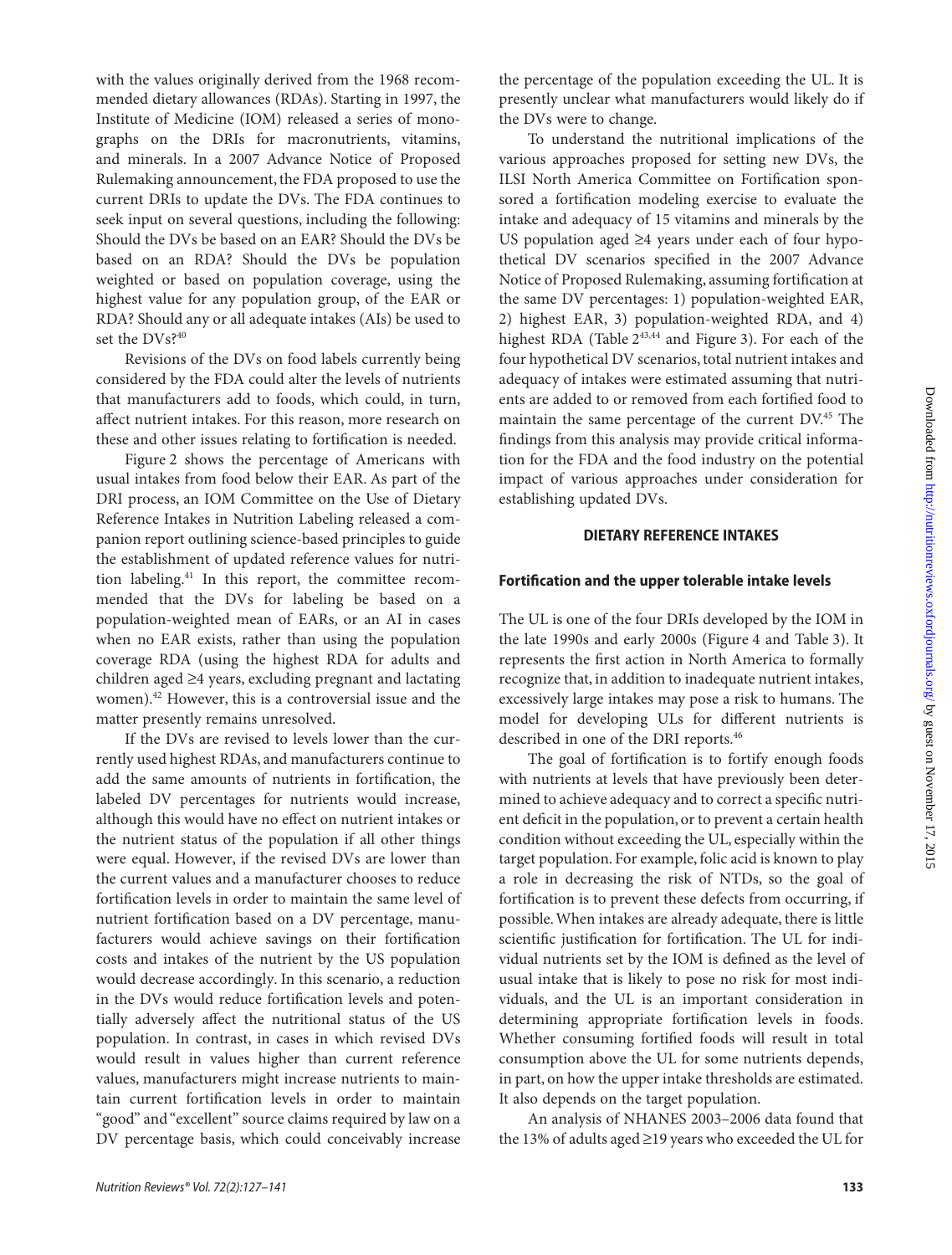|  |  |  |  |  | Table 2 Current DV versus weighted and highest RDA and EAR for select vitamins and minerals. |
|--|--|--|--|--|----------------------------------------------------------------------------------------------|
|--|--|--|--|--|----------------------------------------------------------------------------------------------|

| <b>Nutrient</b>  | Unit    | Current DV | Highest RDA <sup>a</sup> | Population-weighted<br>RDA <sup>a</sup> | Highest EAR <sup>a</sup> | Population-weighted<br>$EAR^a$ |
|------------------|---------|------------|--------------------------|-----------------------------------------|--------------------------|--------------------------------|
| Vitamin A        | $\mu$ g | 1,500 RE   | <b>900 RAE</b>           | 754 RAE                                 | 630 RAE                  | 531 RAE                        |
| Vitamin D        | $\mu$ g | 10         | 20                       | 15                                      | 10                       | 10                             |
| Vitamin E        |         | 30 IU      | 15 mg AT                 | 14 mg AT                                | 12 mg AT                 | 11 mg AT                       |
| Vitamin C        | mg      | 60         | 90                       | 74                                      | 75                       | 61                             |
| Thiamin          | mg      | 1.5        | 1.2                      | 1.1                                     | 1.0                      | 0.9                            |
| Riboflavin       | mg      | 1.7        | 1.3                      | 1.1                                     | 1.1                      | 0.9                            |
| Niacin           | mq      | 20         | 16                       | 14                                      | 12                       | 11                             |
| Vitamin $B_6$    | mg      | 2.0        | 1.7                      | 1.3                                     | 1.4                      | 1.1                            |
| Vitamin $B_{12}$ | μg      | 6.0        | 2.4                      | 2.3                                     | 2.0                      | 1.9                            |
| Folate           | $\mu$ g | 400        | 400                      | 378                                     | 330                      | 304                            |
| Calcium          | mg      | 1,000      | 1,300                    | 1,085                                   | 1,100                    | 885                            |
| Magnesium        | mg      | 400        | 420                      | 341                                     | 350                      | 283                            |
| <i>Iron</i>      | mg      | 18         | 18                       | 11                                      | 8                        | 6                              |
| Zinc             | mq      | 15         | 11                       | 9.1                                     | 9.4                      | 7.7                            |
| Potassium        | mq      | 3,500      | $4,700^{\rm b}$          | $4,622^{b}$                             |                          |                                |

<sup>a</sup> Values in bold are greater than or equal to the current DV. With the exception of calcium and vitamin D, all values are as reported by the US Food and Drug Administration in the 2007 Advance Notice of Proposed Rulemaking.<sup>40</sup> Values for calcium and vitamin D were calculated with Population Projections Program 2005 Middle Series Census Data and 2011 DRIs.43,44

b Values for potassium are based on the AI as no EAR or RDA has been established.

Abbreviations: AI, adequate intake; AT, α-tocopherol; DV, daily value; EAR, estimated average requirement; RAE, retinol activity equivalents; RDA, recommended dietary allowance; RE, retinol equivalents.

folic acid consumed all of the following: enriched grain products, ready-to-eat cereals, and supplements containing folic acid.47 However, another analysis of the entire adult population found that the percentage with total intakes above the UL was low for most nutrients

(approximately 3–8%), with niacin being the sole exception at approximately 10% above the UL.<sup>24</sup> The National Nutrition Monitoring System monitors folic acid intakes and folic acid metabolites in blood to ensure that the food supply is safe. Concerns remain that increased fortifica-



Figure 3 **Comparison of current DVs for select vitamins and minerals to highest RDA and weighted EAR.** With the exception of calcium and vitamin D, highest and population-weighted EAR and RDA values are as reported by the US Food and Drug Administration in the 2007 Advance Notice of Proposed Rulemaking.<sup>40</sup> Values for calcium and vitamin D were calculated with Population Projections Program 2005 Middle Series Census Data and 2011 DRIs.<sup>43,44</sup> Values for vitamin E are not shown due to differences in units between the current DVs and DRIs.

\*Based on the AI; no EAR/RDA was established.

Abbreviations: DRI, dietary reference intake; DV, daily value; EAR, estimated average requirement; RDA, recommended daily allowance.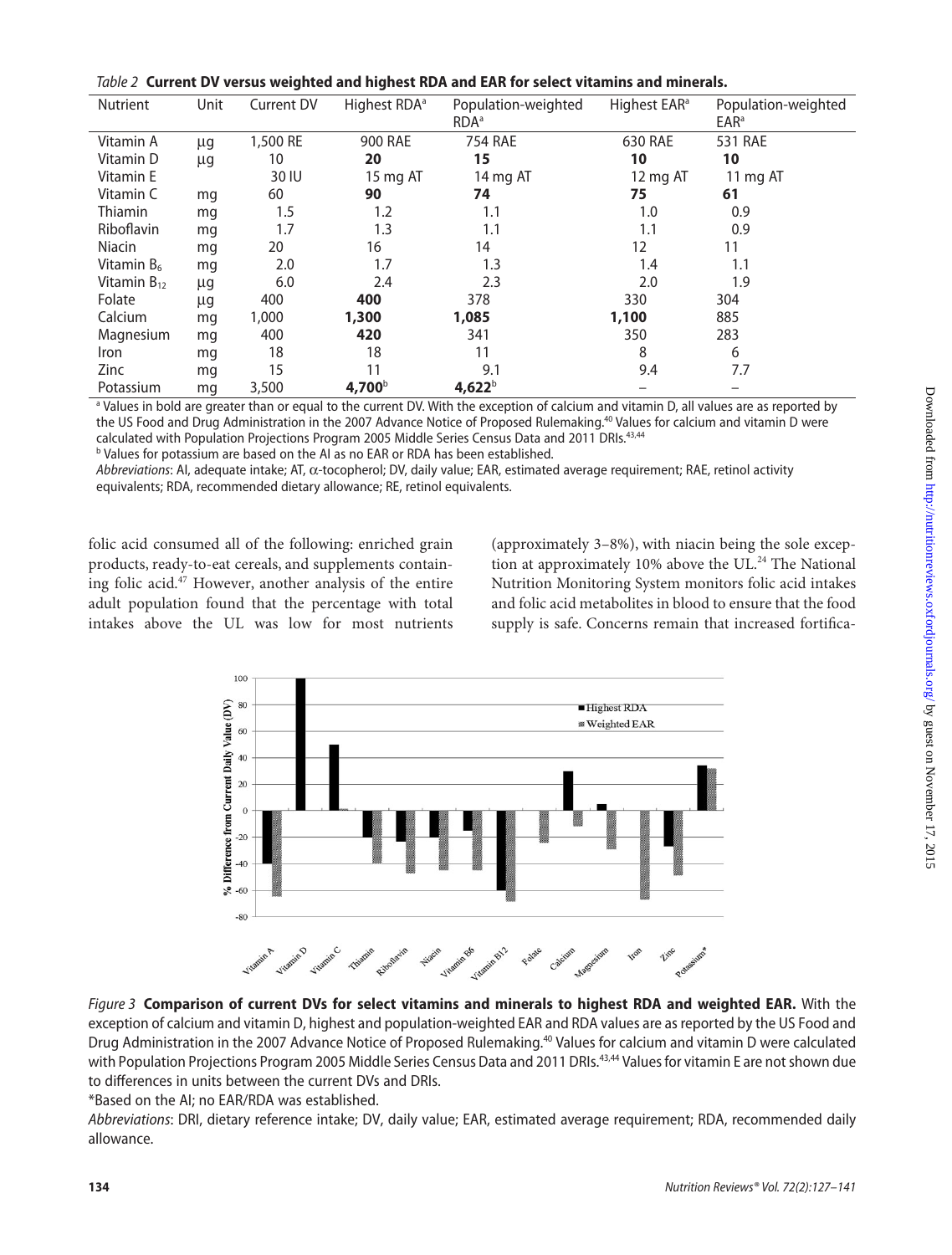

Figure 4 **Dietary reference intakes.** Adapted from the Institute of Medicine.41

Abbreviations: EAR, estimated average requirement; RDA, recommended daily allowance; UL, tolerable upper intake level.

tion may result in a higher proportion of intakes above the UL, which is undesirable.

It has been suggested by some researchers, however, that ULs<sup>48</sup> may be set too low, partly as a result of excessively large safety factors that account for out-of-species extrapolations (e.g., extrapolations from various experimental animals other than humans), a safety factor to extrapolate across age group and to account for betweenperson differences in a life-stage group, and other gross approximations including use of uncertainty factors (personal communication from Alicia Carriquiry, Iowa State University). In addition, the shape of the dose-response curve, which is unknown for most nutrients, is needed to carry out a risk assessment.Without that information, it is impossible to estimate the proportion of individuals within a group that are at risk from high nutrient intakes.49 If current ULs are set too low, the proportion of persons with intakes stated to be above the UL using the current methodology is likely to overestimate the proportion of individuals at risk of harm from excess nutrient intake from all sources. As a result, the determination of excessive intakes, using the existing UL as the standard, is likely to result in conservative decisions regarding fortification. Low values for the UL can be highly protective in terms of excessive consumption, but may also have the disadvantage of resulting in an artificially low curve for nutrient intakes.

For most nutrients, the UL is likely to represent a low quantile in the distribution of the sensitivity threshold for an adverse effect, much as the RDA represents a high quantile in the distribution of requirements. It was argued in the DRI reports on assessment that using the RDA as the cut-point to estimate the prevalence of low intake in a group led to overestimating the proportion of persons with intakes below their requirements. Similarly, it is likely that using the proportion of individuals with usual intakes above the UL overestimates the proportion of individuals who may be at risk of adverse effects.

Table 3 **Definitions of dietary reference intake**

| terms.                                       |                                                                                                                                                                                                                                                                                                                                   |
|----------------------------------------------|-----------------------------------------------------------------------------------------------------------------------------------------------------------------------------------------------------------------------------------------------------------------------------------------------------------------------------------|
| Term                                         | Definition                                                                                                                                                                                                                                                                                                                        |
| Estimated average<br>requirement<br>(EAR)    | The daily intake value that is<br>estimated to meet the<br>requirement for that<br>nutrient, as defined by a<br>specific criterion of<br>adequacy or optimal health,<br>in half of the apparently<br>healthy individuals in a<br>specific life stage and<br>gender group                                                          |
| Recommended<br>dietary<br>allowance<br>(RDA) | An estimate of the daily<br>average intake level that<br>meets the nutrient<br>requirements of nearly all<br>(97-98%) healthy<br>individuals in a particular<br>life stage and gender group<br>and assuming a normal<br>distribution of<br>requirements;<br>mathematically derived<br>from the EAR<br>$(RDA = EAR + 2 \times SD)$ |
| Adequate intake<br>(AI)                      | Reference intake level based<br>on observed or<br>experimentally determined<br>approximations or estimates<br>of observed median<br>nutrient intakes by a group<br>(or groups) of healthy<br>people; used when there is<br>insufficient evidence to<br>calculate an EAR                                                           |
| Tolerable upper<br>intake level<br>(UL)      | Highest average daily intake of<br>a nutrient that is likely to<br>pose no risk of adverse<br>health effects for nearly all<br>persons in the general<br>population                                                                                                                                                               |

However, rather than using ULs, the risk of excess may be approached in the same way as the risk of inadequacy, that is, by estimating an average tolerance for population subgroups for each nutrient and formulating a distribution of tolerances (estimated average tolerance) in the group, with a variance that reflects between-person differences.<sup>49</sup> The resulting distribution from such an approach is shown in Figure 5. The estimated average tolerance would be analogous to the EAR cut-point method at the high end that would estimate the percentage of individuals whose intakes would fall above their tolerances.

Other issues may also be important to consider in setting safety factors. The safety factors are conservative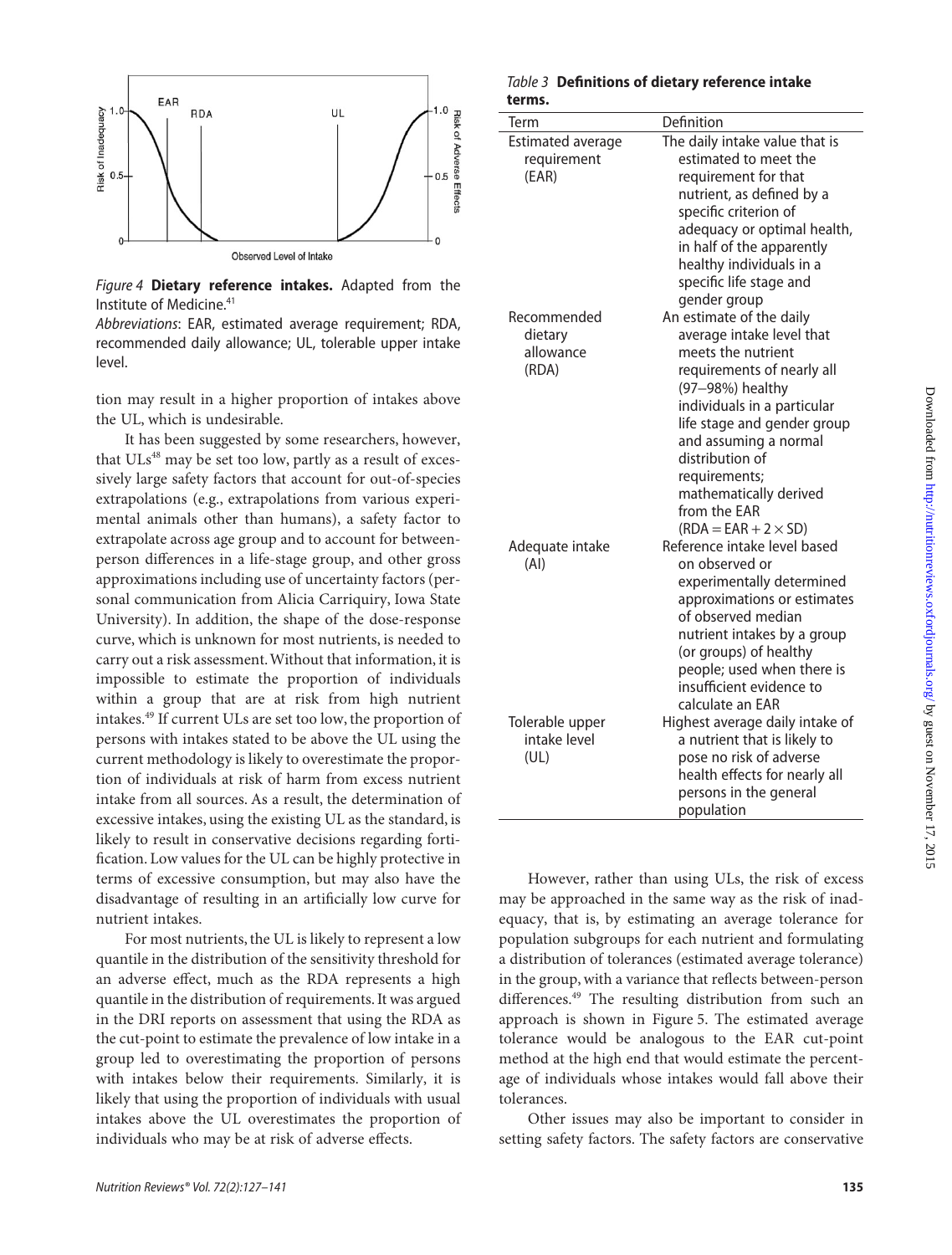

Figure 5 **Proposed new approach for determining risk of excess nutrient intake.** Abbreviations: EAR, estimated average requirement; EAT, estimated average tolerance; RDA, recommended dietary allowance; UL, upper limit.

because of the potential for nutrient-nutrient and other interactions in foods. In addition, because many different matrices occur in foods targeted for fortification, the safety factors may need to be set conservatively because the margin for differences between foods is great in terms of delivery, stability, and bioavailability.All of these issues need to be considered.

# **FOOD TECHNOLOGY**

All of the factors that affect the establishment and implementation of food fortification policies must be considered within the context of food technology applications and its limitations. Benefit/cost ratio calculations (benefit to public health versus cost to industry and consumers) also provide important data for policy makers as they consider whether to promote and/or implement a food fortification program. Collaboration between the food processing industry and government agencies is essential to the success of any food fortification program.

## **Food processing technologies**

Technologies for adding nutrients to foods are well developed and relatively simple; however, they require significant capital investments, technically trained operators, and good analytical methods to ensure that nutrient additions are accurate, consistent, and uniformly distributed in the food.When a food is processed centrally on a large scale, it is easier to implement effective quality control procedures and to monitor the fortified food to ensure that the amounts of added nutrients are within limits specified in government regulations.<sup>50</sup> However, as long as high quality standards and good manufacturing practices are followed, the scale of processing should not matter. Both high- and low-volume processing can create problems. Unless statistical process control is used to validate product quality and avoid process drift with the result of overaddition or underaddition, high-volume processing may cause quality issues.

Overage to ensure that label claims are met is laudable. However, overage as a strategy to cover up poor processing practices for labile vitamins should not be tolerated.

# **Food fortificants**

Technologies for manufacturing vitamin and mineral fortificants are also well developed.<sup>51</sup> Synthetic forms of most vitamins that are identical to naturally occurring forms are available in high purity. In recent years, manufacturers have developed encapsulated forms to stabilize vitamins and minerals from degradation during processing and storage. Vitamin and mineral premixes formulated to the specifications of the food manufacturer are available from reputable sources at reasonable costs (see Johnson et al.<sup>52</sup> for a list of vitamin and mineral premix suppliers). However, for some nutrients like potassium, which is a shortfall nutrient, fortification may not be feasible because of alterations in the flavor profile of the food being fortified.53 For other nutrients, like iron, changes in color create a barrier to consumer acceptance.<sup>52</sup>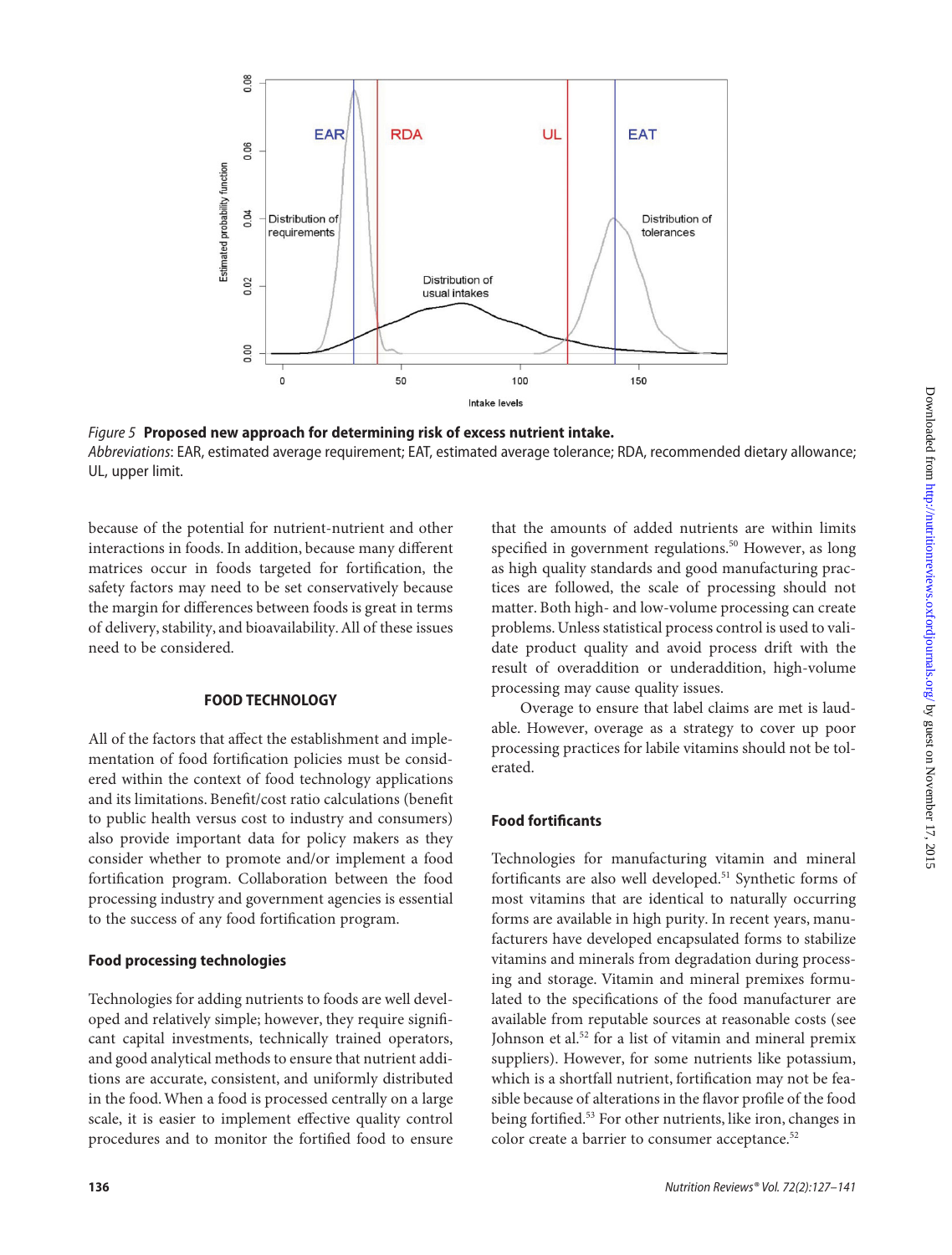Before a nation embarks on a fortification project, it is important to make sure that the benefits outweigh the costs. Benefit/cost ratios have been computed for several fortification regimens, and while the estimates are not precise,most appear to be greater than 1. Despite the costs of installing and maintaining equipment for adding nutrients to foods, for purchasing vitamin/mineral premixes, for validation and the added costs of quality assurance, and the costs of using comanufacturers or blenders who produce fortification premixes, the benefit/cost ratio is quite likely to be favorable but it is difficult to calculate with any degree of certainty. Benefit/cost calculations take into account the prevalence and degree of nutrient inadequacy, costs of treating nutrient deficiency diseases, assumptions on the value of a human life saved or improved, and the impact of nutrient deficiencies on worker productivity, among other factors. For example, a benefit/cost ratio for iron fortification of 6:1 has been estimated for worker productivity and 35:1 for combined worker productivity and cognitive benefits (iron deficiency can impair cognitive development in children).<sup>54</sup> In another analysis, the benefit/cost ratio for universal salt iodization was estimated to be  $70:1.^{55}$ 

## **Selection of a food vehicle for fortification**

Choosing an appropriate food vehicle to carry added nutrients is key to a successful fortification program.<sup>3</sup> The food vehicle should be widely consumed by the target population, consumed on a regular basis, consumed in amounts that do not fluctuate widely from day to day, affordable to the population at risk, resistant to changes in sensory properties caused by the added nutrients, and should not adversely affect the bioavailability of the added nutrients or the stability of the added nutrients.

Food vehicles that have been employed successfully in fortification programs around the world or that show promise for fortification include wheat products (flour, bread, and pasta), maize products (corn grits, corn meal, and corn porridges), milled rice, ready-to-eat breakfast cereals, infant formulas, infant cereals, milk and other dairy products, margarines, vegetable oils, salt, sugar, soy sauce, and fish sauce.<sup>56</sup>

## **Bioavailability**

Bioavailability of a nutrient may be defined as the proportion of the ingested nutrient that is absorbed in the gastrointestinal tract and utilized for some metabolic function or sequestered in a storage compartment.<sup>57</sup> The bioavailability of an added nutrient can be a major factor in determining the effectiveness of a fortification

program. Bioavailability is determined by the chemical form of the nutrient, the food vehicle matrix to be fortified, the nutrient's stability within that matrix, the manner in which the food is processed and stored, the composition of the meal in which the fortified food is consumed, and the nutritional status and gut health of the consumer.<sup>57</sup> The chemical form of the nutrient, the food vehicle matrix, the processing and storage of the food, and the nutrient's stability are within the domain of food technology. The composition of the meal and the nutritional status and gut health of the consumer are in the domain of the consumer rather than the manufacturer.

Although bioavailability is important for all nutrients, it is difficult to communicate to consumers because food labeling laws quantify the total amount present per serving, rather than the amount that is bioavailable. Iron bioavailability has received the most research attention, in part because outside of heme iron sources, its bioavailability can vary from as low as 1% from oat and maize porridges in adult humans<sup>58</sup> to 22% from degermed maize powder fortified with ferrous sulfate in healthy mothers and children.59 Iron is arguably the most difficult nutrient to add to foods and, therefore, was singled out to illustrate some of the challenges inherent in food fortification.

Iron fortificants are available in a variety of forms, including ferrous sulfate, ferrous fumarate, ferric orthophosphate, sodium iron ethylenediamine tetraacetic acid (NaFeEDTA), and elemental iron powders. One factor that has a large influence on iron bioavailability is the water solubility of the iron compound. In general, iron compounds that are more water soluble have higher bioavailability. Ferrous sulfate and NaFeEDTA are freely water soluble, ferrous fumarate is poorly water soluble but soluble in dilute acid, and ferric orthophosphate and elemental iron powders are water insoluble and poorly soluble in dilute acids.<sup>60</sup> Many foods contain enhancers or inhibitors of iron absorption. Ascorbic acid and meat enhance iron absorption, whereas phytates and polyphenols inhibit it.<sup>61</sup> Bioavailability from ferrous sulfate and ferrous fumarate is good unless the food being fortified contains iron absorption inhibitors, such as phytate and polyphenols.50 In addition, ferrous sulfate is highly reactive and may catalyze lipid oxidation in foods, leading to objectionable odors and flavors.<sup>60</sup> Bioavailability of NaFeEDTA is lower than that of ferrous sulfate in foods that are low in iron absorption inhibitors but higher in foods that contain phytates and polyphenols, presumably because the EDTA protects the iron from binding with the inhibitors in the gastrointestinal tract.<sup>60</sup>

## **Biofortification**

The term "biofortification" refers to a strategy where conventional plant breeding techniques, genetic engineering,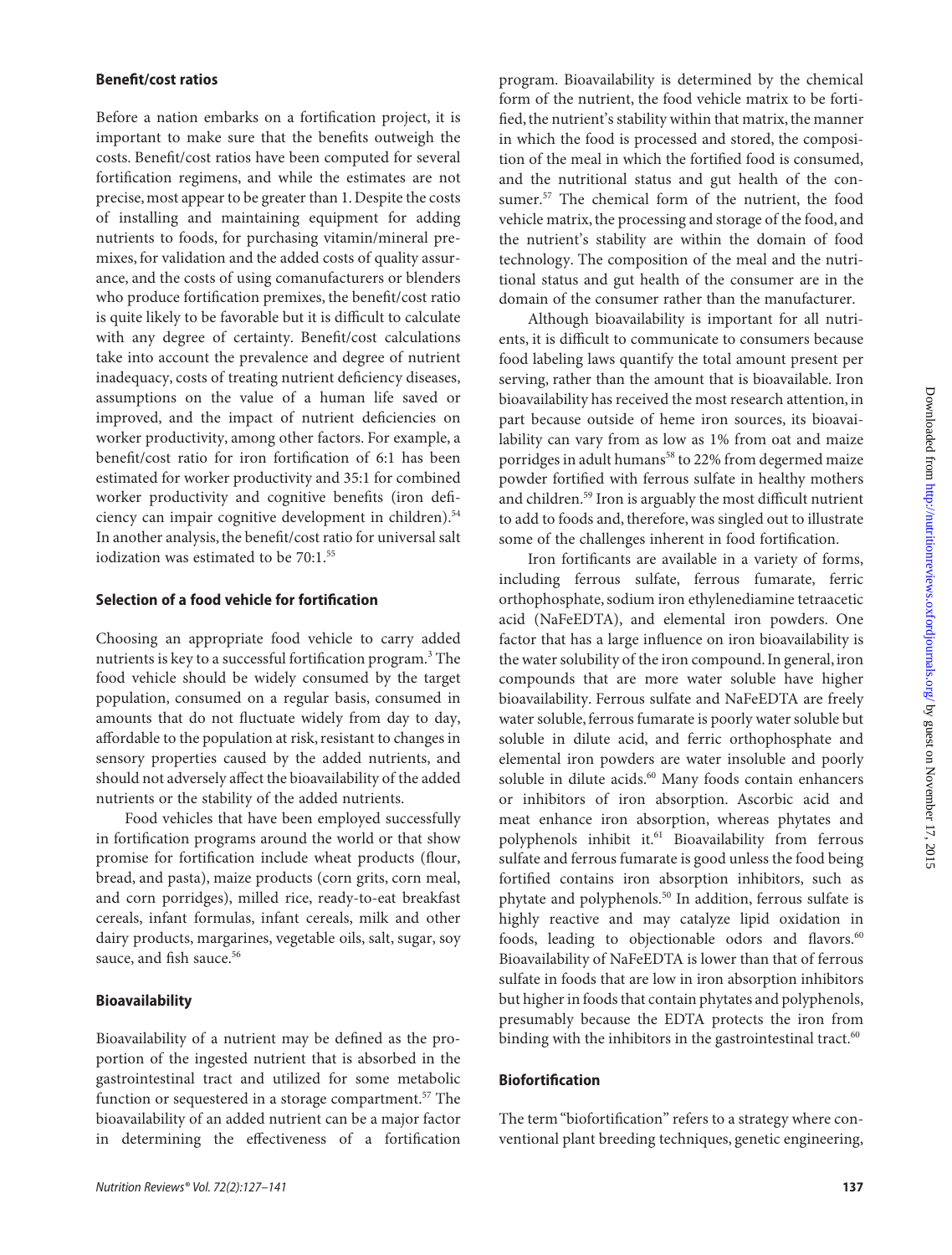and agronomic approaches such as micronutrient fertilizer applications are used to enhance the nutrient content and/or nutrient bioavailability of food crops.<sup>62,63</sup> Seeds from biofortified crops can be saved and planted in subsequent years so that initial investments in plant breeding and genetic engineering provide benefits extending for many years. Biofortification has the advantage of being more sustainable and less costly by eliminating the need to fortify each batch of food, as is the case with commercial fortification.

To date, the primary rationale for investing in biofortification has been to enhance the nutritional content of foods available to rural and impoverished people in developing countries who do not have access to commercially fortified foods, nutrient supplements, or varied diets.<sup>62</sup>

However, the potential for applications of biofortification in highly industrialized countries is also considerable. One example where this may be the case is biofortified rice. Rice is difficult to fortify commercially because the nutrients must be sprayed onto the surface of the rice kernel, leaving them susceptible to loss if the rice is washed prior to cooking. This would not be a problem in biofortified rice since the nutrients would be mostly on the interior of the kernel. Substantial progress has been made toward developing rice lines with enhanced concentrations of β-carotene, iron, zinc, folate, and essential amino acids using genetic engineering technology.<sup>64</sup> Unfortunately, none of these nutritionally enhanced rice lines has been released for farmers' use due to concerns about consumers' acceptance of genetically engineered  $f$ oods. $65$ 

# **"Natural" fortificants**

Another approach to fortification that is gaining popularity in industrialized countries is the addition of standard micronutrient-dense products, such as dried sweet potatoes, to other foods to enhance nutrient content. This allows food companies to make "natural" label claims with "clean" labels. It is conceivable that, in the future, crops can be raised to produce fortifying ingredients that are "food derived" as opposed to "synthetic."

While biofortification strategies have tremendous potential for enhancing the nutritional quality of foods and, conceivably, could replace commercial fortification of many foods, there are several questions that must be answered before they are widely adopted in either industrialized or developing countries. These questions include the following: 1) How does biofortification of a crop affect its agronomic properties such as yield, disease resistance, water and fertilizer requirements, etc.? 2) How do environmental factors such as rainfall, soil type, etc. affect the nutrient content of biofortified crops? 3) Will consumers and food manufacturing companies accept crops for which genetic engineering techniques were used to enhance nutrient content? 4) How is the enhanced nutrient distributed within the edible portion of the crop? 5) For example, in rice kernels biofortified with iron, is the iron primarily in the bran layer or the endosperm? If it is primarily in the bran layer, it will be lost during the milling process. 6)When seeds from biofortified crops are saved and planted in subsequent years, will the enhanced nutrient content carry through or will it revert to prior levels? 7) What is the stability and the bioavailability of the biofortified nutrient? 8) How does biofortification affect the processing properties of a food crop? For example, does biofortification of wheat affect baking quality? 9) Will it be possible to biofortify a crop with multiple nutrients at levels that are nutritionally significant? For example, refined flour and cereal products are currently enriched with iron, riboflavin, niacin, thiamin, and folic acid. If biofortification of these foods is to replace commercial fortification, all of these nutrients must be enhanced in the endosperm of the grain.

While the above questions and challenges may seem daunting, there has already been considerable progress in addressing many of them and investigators around the world are actively working on these and similar questions. A few examples of this work may be found in the literature.<sup>66-71</sup>

## **The future: remaining fortification questions**

Fortification has clearly improved the nutritional status of the American population for B vitamins, iodine, vitamin D, and iron. However, it is also evident that fortification is not a panacea for solving all micronutrient adequacy problems. Even with the fortification of several food products in the United States, intakes for some nutrients still fall short of recommendations, and a gap sometimes exists between nutrient intakes and nutrient status. Some of the unresolved fortification issues to be addressed in future research are outlined in Figure 6. The points that follow provide a summary of the state of fortification, what is known, and future directions: 1) There is a need to examine positive and negative implications of fortifying foods with the nutrients of concern that were identified in the 2010 US DGAs. 2) Fortification is a helpful and useful strategy for improving the nutritional status of the population, but it is not a panacea. Technical and other reasons preclude fortification with some nutrients. 3) A closer examination is needed of both the lower and higher ends of the nutrient intake curve, which are two factors used to set recommended nutrient intakes and upper tolerable levels. 4) Any change in the US DVs on food labels could have an impact on nutrient intakes – this needs to be fully explored. 5) There is a need to develop better models to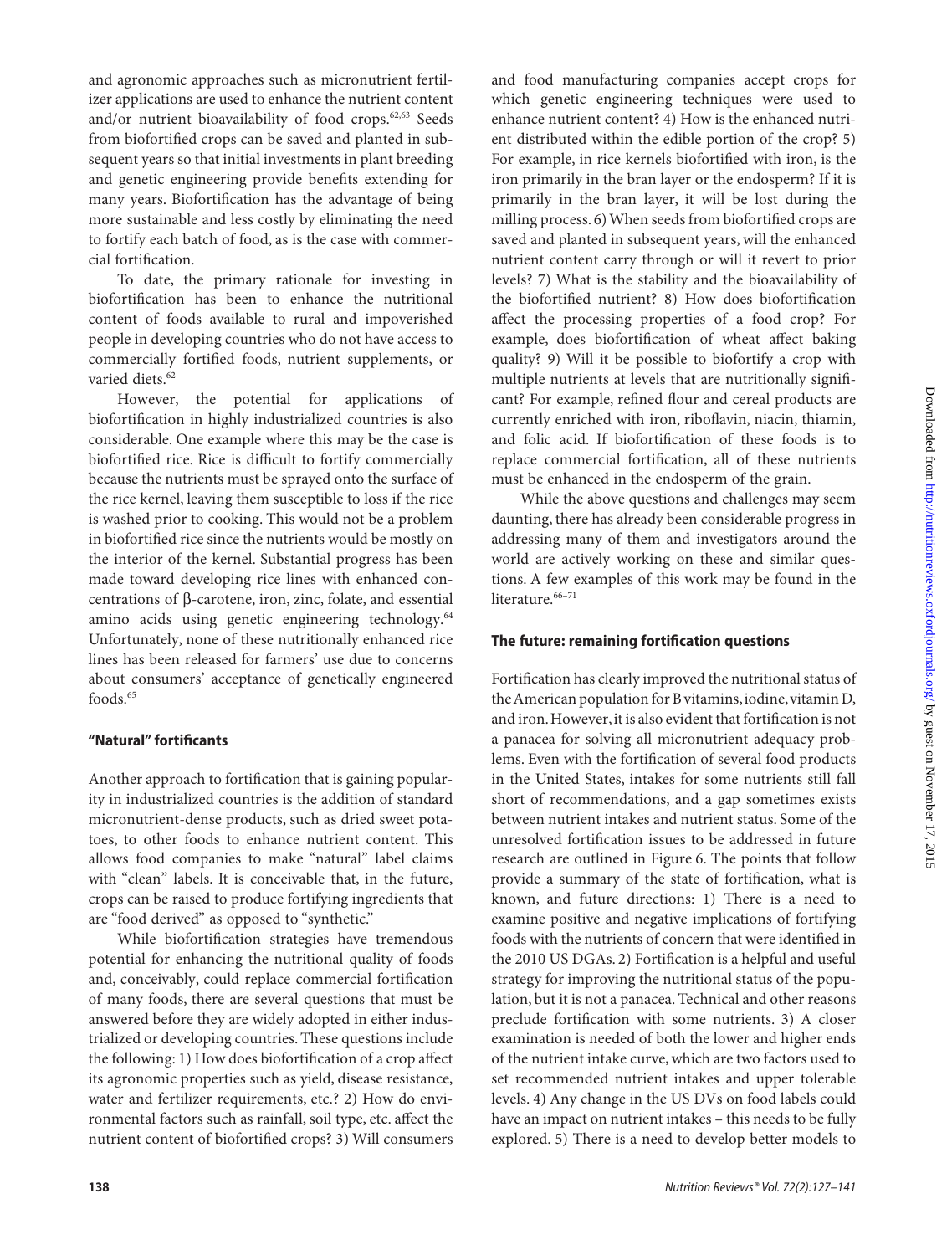What biomarkers for inadequacy and excessive intake are needed before fortifying the food supply with nutrients that are clearly below the EAR or AI levels? Can future fortification efforts increase overall adequacy of American diets without exceeding upper levels or the limits of food technology? Should some of the nutrients identified by the 2010 US DGAs as "nutrients of concern" be considered for fortification? Can valid biomarkers and their optimal levels be identified for all of the shortfall nutrients and utilized as a basis for fortification? Should additional fortified foods be used as representative foods for other item clusters in future updates for the USDA Food Patterns? What are examples of successful fortification programs in other countries? Is the broader use of biofortification of certain common staple ingredients used in food production a viable option for the future? Should the current approach to determining the ULs for nutrients be re-evaluated? How can the challenges regarding the effects of supplement intake on overall nutrient intakes be addressed?

## Figure 6 **Fortification issues to be addressed.**

Abbreviations: AI, adequate intake; DGA, Dietary Guidelines for Americans; EAR, estimated average requirement; RAE, retinol activity equivalents; RDA, recommended dietary allowance; RE, retinol equivalents; UL, tolerable upper intake level; USDA, US Department of Agriculture.

predict the impact of fortification. For example, folic acid fortification was predicted to increase consumption by 100 μg/day, but it resulted in an increase of 200 μg/day. 6) A better understanding of the repercussions of removing or reducing fortification levels is required. 7) It should be determined if children who take vitamin/mineral supplements and consume fortified foods are at risk for excessive nutrient intakes and what, if any, health consequences result or exist. 8) There is a need for a nutrient database that distinguishes fortified foods from unfortified foods. Databases for micronutrient-containing dietary supplements are also needed. 9) A liaison should be created between plant breeders and nutritionists to create the most effective biofortification with nutrients being considered for fortification.

#### **CONCLUSION**

This review covered several topics related to the fortification of the US food supply,focusing on an evaluation of the role that fortification has on nutrient intakes; the success of current fortification efforts; and the future role of fortification in preventing or reversing nutrient inadequacies.

## **Acknowledgments**

This article was the result of information presented and ideas discussed at the North American Branch of the International Life Sciences Institute's (ILSI) conference "Fortification: New Findings and Implications," held June

21, 2012, in Washington, DC. The conference was funded by the ILSI North America Committee on Fortification. The authors thank Essie Yamini, Ph.D., R.D. from the Office of Nutrition Labeling and Dietary Supplements, Center for Food Safety and Applied Nutrition, U.S. Food and Drug Administration, who participated in this workshop that was the catalyst for this review. The authors would also like to thank Dr. Denise Webb for her help in the preparation of the manuscript.

*Funding.* Support in preparing the manuscript was provided by the ILSI North America Committee on Fortification.

*Declaration of interest.* Johanna Dwyer is a public trustee of ILSI North America; on the Scientific Advisory Board at ConAgra Foods, Inc. and Bay State Milling; and has stocks in ConAgra Foods, Inc., General Mills Inc., and Kellogg Co. There are no other relevant interests to disclose.

#### **REFERENCES**

- 1. US Department of Agriculture, US Department of Health and Human Services. Dietary Guidelines for Americans, 2010, 7th ed. Washington, DC: US Government Printing Office; 2010.
- 2. World Bank. Enriching Lives: Overcoming Vitamin and Mineral Malnutrition in Developing Countries. 1994; Available at: [http://web.worldbank.org.](http://web.worldbank.org) Accessed 15 July 2012.
- 3. Codex Alimentarius Commission. General Principles for the Addition of Essential Nutrients to Foods CAC/GL 09–1978 (amended 1989, 1991). Rome, Italy: Joint FAO/ WHO Food Standards Programme, Codex Alimentarius Commission. 1987.
- 4. Backstrand JR. The history and future of food fortification in the United States: a public health perspective. Nutr Rev. 2002;60:15–26.
- 5. US Food and Drug Administration. Code of Federal Regulations Title 21 §104.20. Nutritional Quality Guidelines for Foods. Fortification Policy. Washington, DC: US Government Printing Office; 1977.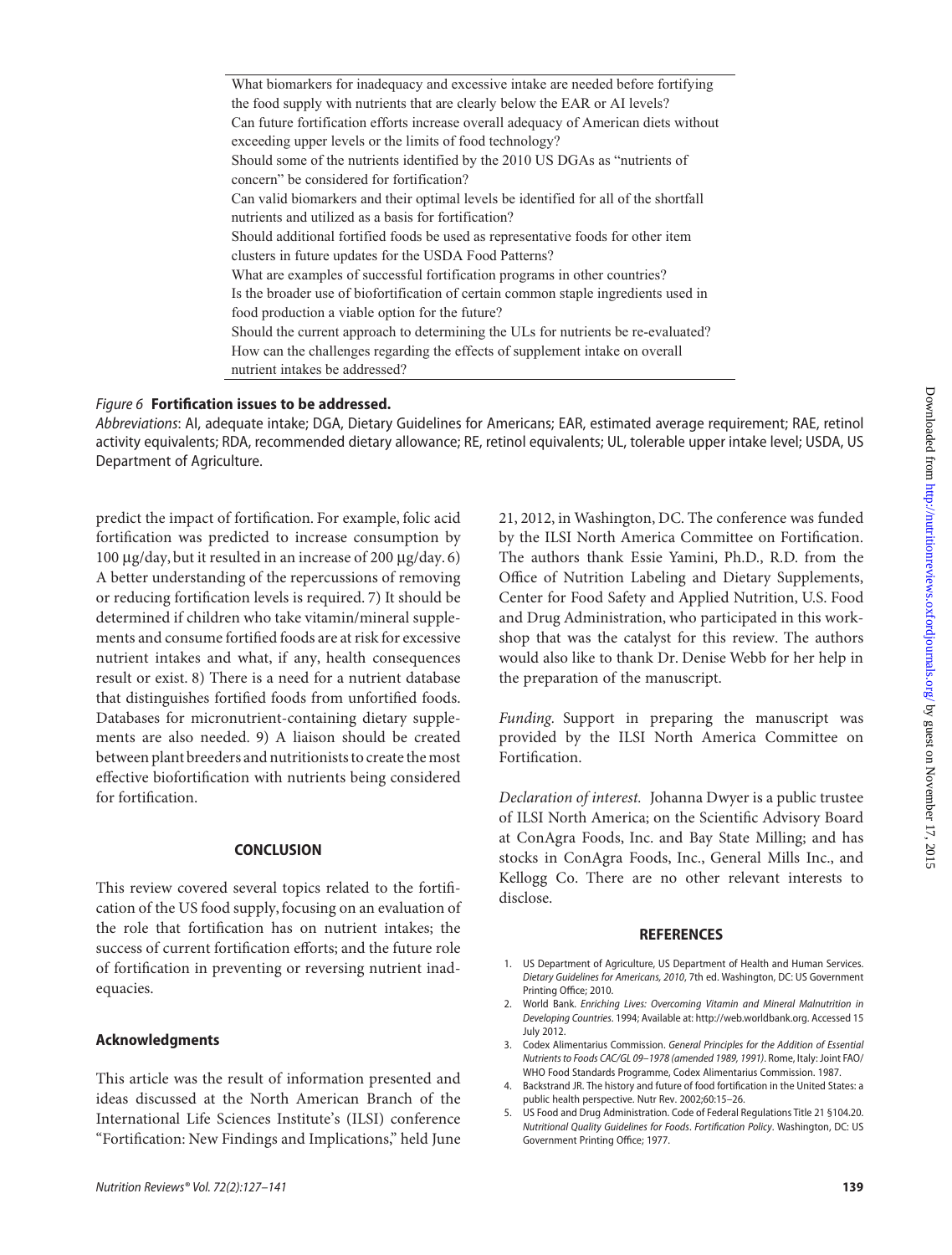- 6. US Food and Drug Administration. Food standards: amendment of standards of identity for enriched grain products to require addition of folic acid. Fed Regist. 1996;61:8781–8797.
- 7. US Food and Drug Administration. Nutritional quality of foods; addition of nutrients. Fed Regist. 1980;45:6314.
- 8. US Food and Drug Administration. Code of Federal Regulations Title 21 §101.9. Nutrition Labeling of Food. Washington, DC: US Government Printing Office; Revised April 1, 2012.
- 9. US Food and Drug Administration. Food additive permitted for direct addition to food for human consumption. Vitamin D3. 21CFR172.380. Revised April 1, 2012.
- 10. US Food and Drug Administration. Code of Federal Regulations Title 21 §166.110. Food for Human Consumption. Margarine. Revised April 1, 2012.
- US Food and Drug Administration. Code of Federal Regulations Title 21 §131.110. Requirements for Specific Standardized Milk and Cream. Revised April 1, 2012.
- 12. US Food and Drug Administration. Food additives permitted for direct addition to food for human consumption; folic acid (folacin). Fed Regist. 1996;61:8798– 8807.
- 13. Centers for Disease Control and Prevention. Recommendations for the use of folic acid to reduce the number of cases of spina bifida and other neural tube defects. MMWR Recomm Rep. 1992;41:1–7.
- 14. Colapinto CK, O'Connor DL, Tremblay MS. Folate status of the population in the Canadian Health Measures Survey. CMAJ. 2011;183:E100–E106.
- 15. US Department of Agriculture. Nationwide Food Consumption Survey/Individual Intake-1987–1988. Accession no. PB90-504044. Springfield, VA: National Technical Information Service; 1990.
- 16. Pfeiffer CM, Johnson CL, Jain RB, et al. Trends in blood folate and vitamin B-12 concentrations in the United States, 1988–2004. Am J Clin Nutr. 2007;86:718– 727.
- 17. Centers for Disease Control and Prevention. Spina bifida and anencephaly before and after folic acid mandate – United States, 1995–1996 and 1999–2000. MMWR Morb Mortal Wkly Rep. 2004;53:362–365.
- 18. Jägerstad M. Folic acid fortification prevents neural tube defects and may also reduce cancer risks. Acta Paediatr. 2012;101:1007–1012.
- 19. Subar AF, Krebs-Smith SM, Cook A, et al. Dietary sources of nutrients among US adults, 1989 to 1991. J Am Diet Assoc. 1998;98:537–547.
- 20. Cotton PA, Subar AF, Friday JE, et al. Dietary sources of nutrients among US adults, 1994 to 1996. J Am Diet Assoc. 2004;104:921–930.
- 21. Berner LA, Clydesdale FM, Douglass JS. Fortification contributed greatly to vitamin and mineral intakes in the United States, 1989–1991. J Nutr. 2001;131:2177–2183.
- 22. US Department of Agriculture, Agricultural Research Service. What We Eat in America, NHANES 2005–2006. Washington, DC: USDA; 2009.
- 23. US Department of Agriculture, Agricultural Research Service. What We Eat in America, NHANES 2007–2008. Washington, DC: USDA; 2010.
- 24. Fulgoni VL 3rd, Keast DR, Bailey RL, et al. Foods, fortificants, and supplements: where do Americans get their nutrients? J Nutr. 2011;141:1847–1854.
- 25. Bailey RL, Fulgoni VL 3rd, Keast DR, et al. Do dietary supplements improve micronutrient sufficiency in children and adolescents? J Pediatr. 2012;161:837– 842.
- 26. Britten P, Marcoe K, Yamini S, et al. Development of food intake patterns for the MyPyramid Food Guidance System. J Nutr Educ Behav. 2006;38(Suppl 6):S78– S92.
- 27. US Department of Agriculture, Center for Nutrition Policy and Promotion. USDA Food Patterns. September 2011; Available at: [http://www.cnpp.usda.gov/](http://www.cnpp.usda.gov/USDAFoodPatterns.htm) [USDAFoodPatterns.htm.](http://www.cnpp.usda.gov/USDAFoodPatterns.htm) Accessed 30 August 2012.
- 28. Britten P, Cleveland LE, Koegel KL, et al. Updated US Department of Agriculture Food Patterns meet goals of the 2010 dietary guidelines. J Acad Nutr Diet. 2012;112:1648–1655.
- 29. International Food Information Council. 2011: IFIC Food & Health Survey. Available at: [http://www.foodinsight.org.](http://www.foodinsight.org) Accessed 9 August 2012.
- 30. US Food and Drug Administration, US Department of Health and Human Services. Agency Information Collection Activities; Proposed Collection; Comment Request; Experimental studies on consumer responses to nutrient content claims on fortified foods. Fed Regist. 2012;77:48988–48989.
- 31. Centers for Disease Control and Prevention. Key concepts about NHANES Dietary Data Collection. Available at[: http://www.cdc.gov/nchs/tutorials/dietary/](http://www.cdc.gov/nchs/tutorials/dietary/SurveyOrientation/DietaryDataOverview/Info2.htm) [SurveyOrientation/DietaryDataOverview/Info2.htm.](http://www.cdc.gov/nchs/tutorials/dietary/SurveyOrientation/DietaryDataOverview/Info2.htm) Accessed 30 August 2012.
- 32. Nusser SM, Carriquiry AL, Dodd KW, et al. A semiparametric transformation approach to estimating usual daily intake distributions. J Am Stat Assoc. 1996;91:1440–1449.
- 33. Dodd KW, Guenther PM, Freedman LS, et al. Statistical methods for estimating usual intake of nutrients and foods: a review of the theory. J Am Diet Assn. 2006;106:1640–1650.
- 34. Yetley EA, Rader JI. Modeling the level of fortification and post-fortification assessment: U.S. experience. Nutr Rev. 2004;62(Suppl):S50–S59.
- 35. Rader JI, Yetley EA. Nationwide folate fortification has complex ramifications and requires careful monitoring over time. Arch Intern Med. 2002;162:608– 609.
- 36. Pfeiffer CM, Schleicher RL, Johnson CL, et al. Assessing vitamin status in large population surveys by measuring biomarkers and dietary intake – two case studies: folate and vitamin D. Food Nutr Res. 2012;56:5944.
- 37. Bailey RL, Gahche JJ, Lentino CV, et al. Dietary supplement use in the United States, 2003–2006. J Nutr. 2011;141:261–266.
- 38. Bailey RL, Fulgoni VL 3rd, Keast DR, et al. Dietary supplement use is associated with higher intakes of minerals from food sources. Am J Clin Nutr. 2011;94:1376– 1381.
- 39. Picciano MF, Dwyer JT, Radimer KL, et al. Dietary supplement use among infants, children, and adolescents in the United States, 1999–2002. Arch Pediatr Adolesc Med. 2007;161:978–985.
- 40. US Food and Drug Administration, Department of Health and Human Services. Food labeling: revision of reference values and mandatory nutrients, Advance Notice of Proposed Rulemaking. Fed Regist. 2007;72:62149–62175.
- 41. Institute of Medicine. Guiding Principles for Nutrition Labeling and Fortification. Washington, DC: National Academies Press; 2003.
- 42. Institute of Medicine. Dietary Reference Intakes. Applications in Dietary Assessment. Washington, DC: National Academies Press; 2000.
- 43. US Census Bureau. 2005 Middle Series Data from Annual Projections of the Resident Population by Age, Sex, Race, and Hispanic Origin: Lowest, Middle, Highest, and Zero International Migration Series, 1999 to 2100 (NP-D1\_A), US Population Projections. 13 January 2000; Available at: [http://www.census.gov/population/projections/](http://www.census.gov/population/projections/files/natproj/detail/d1999_00.pdf) [files/natproj/detail/d1999\\_00.pdf.](http://www.census.gov/population/projections/files/natproj/detail/d1999_00.pdf) Accessed 11 March 2013.
- 44. Institute of Medicine. Dietary Reference Intakes for Calcium and Vitamin D. Washington, DC: National Academies Press; 2011.
- 45. Murphy MM, Spungen JH, Barraj LM, et al. Revising the daily values may affect food fortification and in turn nutrient intake adequacy. J Nutr. 2013:143:1999– 2006.
- 46. US Department of Agriculture. National Agricultural Library. DRI Reports. 2012; Available at: [http://fnic.nal.usda.gov/dietary-guidance/](http://fnic.nal.usda.gov/dietary-guidance/dietary-reference-intakes/dri-reports) [dietary-reference-intakes/dri-reports.](http://fnic.nal.usda.gov/dietary-guidance/dietary-reference-intakes/dri-reports) Accessed 10 September 2012.
- 47. Yang Q, Cogswell ME, Hamner HC, et al. Folic acid source, usual intake, and folate and vitamin B-12 status in US adults: National Health and Nutrition Examination Survey (NHANES) 2003–2006. Am J Clin Nutr. 2010;91:64–72.
- Zlotkin S. A critical assessment of the upper intake levels for infants and children. J Nutr. 2006;136(Suppl):502S–506S.
- 49. Carriquiry AL, Camaño-Garcia G. Evaluation of dietary intake data using the tolerable upper intake levels. J Nutr. 2006;136(Suppl):507S–523S.
- Allen L, de Benoist B, Dary O, et al. Guidelines on Food Fortification with Micronutrients. Geneva, Switzerland: World Health Organization and Food and Agricultural Organization of the United Nations. 2006; Available at: [http://](http://www.who.int/nutrition/publications/guide_food_fortification_micronutrients.pdf) [www.who.int/nutrition/publications/guide\\_food\\_fortification\\_micronutrients](http://www.who.int/nutrition/publications/guide_food_fortification_micronutrients.pdf) [.pdf.](http://www.who.int/nutrition/publications/guide_food_fortification_micronutrients.pdf) Accessed 27 September 2012.
- 51. Borenstein B, Lachance PA. Rationale and technology of food fortification with vitamins, minerals, and amino acids. CRC Crit Rev Food Technol. 1971;2:171– 186.
- 52. Johnson Q, Mannar V, Ranum P. Fortification Handbook: Vitamin and Mineral Fortification of Wheat Flour and Maize Meal. Ottawa, ON: The Micronutrient Initiative; 2004. Available at: [http://www.micronutrient.org/English/](http://www.micronutrient.org/English/.%5CCMFiles%5CPubLib/Fort_handbook1NDB-3242008-2608.pdf) [.%5CCMFiles%5CPubLib/Fort\\_handbook1NDB-3242008-2608.pdf.](http://www.micronutrient.org/English/.%5CCMFiles%5CPubLib/Fort_handbook1NDB-3242008-2608.pdf) Accessed 7 August 2013.
- 53. Sinopoli DA, Lawless HT. Taste properties of potassium chloride alone and in mixtures with sodium chloride using a check-all-that-apply method. J Food Sci. 2012;77(Suppl):S319–S322.
- 54. Horton S, Ross J. The economics of iron deficiency. Food Policy. 2003;28:51– 75.
- 55. Horton S. The economics of food fortification. J Nutr. 2006;136:1068–1071.
- 56. Mannar MG. Successful food-based programmes, supplementation, and fortification. J Pediatr Gastroenterol Nutr. 2006;43(Suppl 3):S47–S53.
- 57. Benito P, Miller DD. Iron absorption and bioavailability: an updated review. Nutr Res. 1998;18:581–603.
- Singh M, Sanderson P, Hurrell RF, et al. Iron bioavailability: UK Food Standards Agency workshop report. Br J Nutr. 2006;96:985–990.
- 59. Zimmermann MB, Harrington M, Villalpando S, et al. Nonheme-iron absorption in first-degree relatives is highly correlated: a stable-isotope study in motherchild pairs. Am J Clin Nutr. 2010;91:802–807.
- 60. Hurrell RF. Fortification: overcoming technical and practical barriers. J Nutr. 2002;132(4 Suppl):806S–812S.
- 61. Hurrell RF, Lynch S, Bothwell T, et al.; SUSTAIN Task Force. Enhancing the absorption of fortification iron. A SUSTAIN Task Force report. Int J Vitam Nutr Res. 2004;74:387–401.
- 62. Bouis HE, Hotz C, McClafferty B, et al. Biofortification: a new tool to reduce micronutrient malnutrition. Food Nutr Bull. 2011;32(1 Suppl):S31–S40.
- 63. Miller BDD, Welch RM. Food system strategies for preventing micronutrient malnutrition. Food Policy. 2013;42:115–128.
- 64. Bhullar NK, Gruissem W. Nutritional enhancement of rice for human health: the contribution of biotechnology. Biotechnol Adv. 2013;3:50–57.
- 65. Bashir K, Takahashi R, Nakanishi H, et al. The road to micronutrient biofortification of rice: progress and prospects. Front Plant Sci. 2013;4:15.